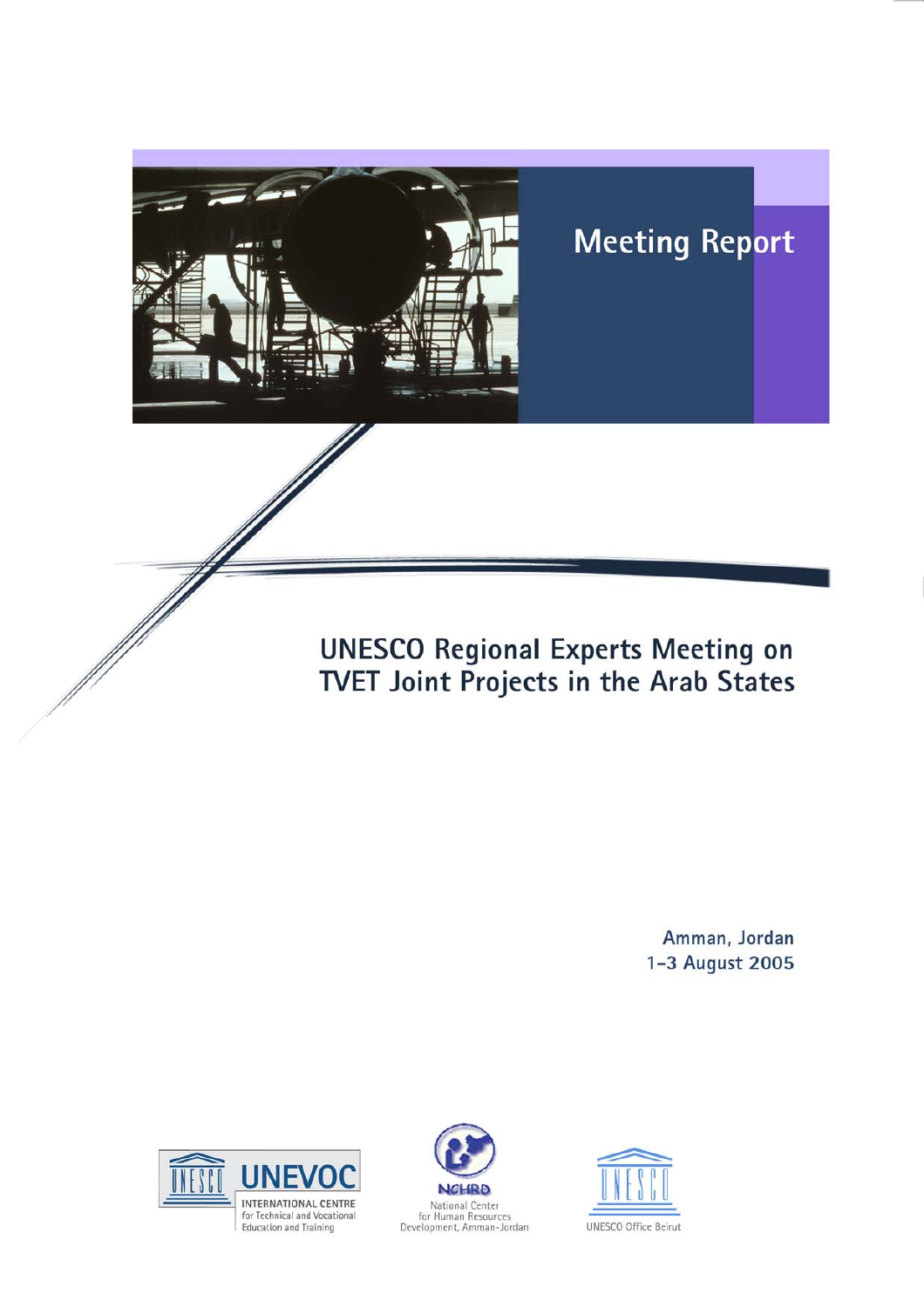**UNESCO Regional Experts Meeting on TVET Joint Project in the Arab States** Amman, Jordan, 1-3 August, 2005

UNESCO-UNEVOC International Centre for Technical and Vocational Education and Training Hermann-Ehlers Str. 10 53113 Bonn Germany Tel: [+49] (228) 8150100 Fax: [+49] (228) 8150199 info@unevoc.unesco.org www.unevoc.unesco.org

UNESCO Regional Office for Education in the Arab States - Beirut B.P. 5244 Beirut Lebanon Tel: [+961] (1) 850013/4/5 - 850075 Fax: [+961] (1) 824854 beirut@unesco.org http://portal.unesco.org/beirut

National Center for Human Resource Development, Jordan PO Box 56 Al-Jubeiha Amman 11941 Jordan Tel: [+962] (6) 533 1451 Fax: [+962] (6) 533 3895 www.nchrd.gov.jo

This report is available for download in English on the following website: www.unevoc.unesco.org/arabstates

cover photo © ILO All rights reserved © UNESCO 2006

The designations employed and the presentation of material throughout this publication do not imply the expression of any opinion whatsoever on the part of UNESCO concerning the legal status of any country, territory, city or area or of its authorities, or concerning its frontiers or boundaries.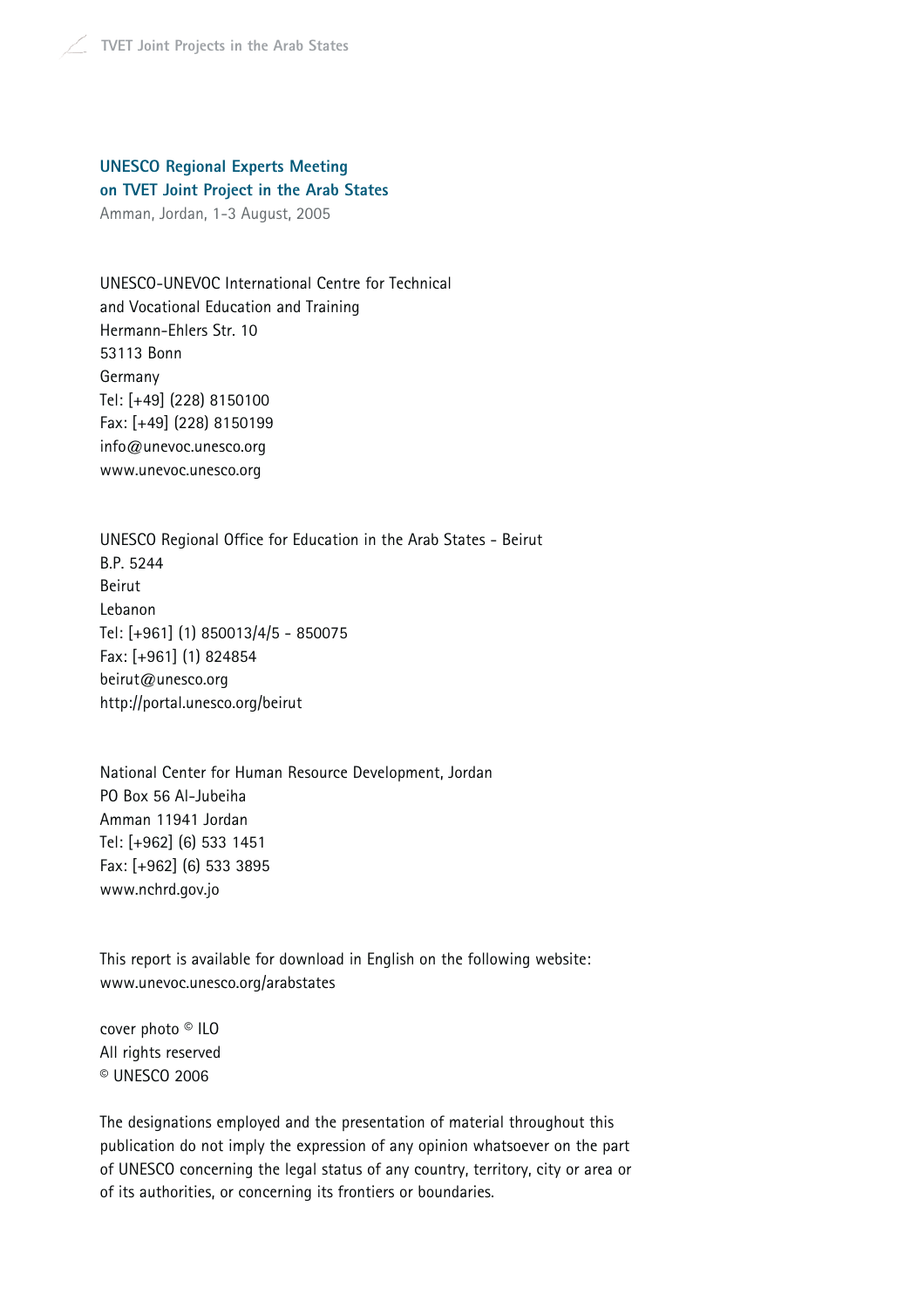# **Table of Contents**

| Organisation of the Meeting                                              |    |
|--------------------------------------------------------------------------|----|
| Introduction                                                             | 1  |
| Opening of the Meeting                                                   | 2  |
| Closing of the Meeting                                                   | 4  |
| <b>Report of the Meeting Sessions</b>                                    | 5  |
| <b>Plenary Sessions</b>                                                  | 5  |
| <b>Working Groups</b>                                                    | 8  |
| <b>Field Visit</b>                                                       | 9  |
| <b>Results and Next Steps</b>                                            | 10 |
| Summary of Working Groups Discussions                                    | 10 |
| Meeting Results and Next Steps                                           | 14 |
| Annexes                                                                  | 15 |
| I: Programme                                                             | 15 |
| II: List of Participants                                                 | 17 |
| III: Country Reports, Papers and Concept Papers Presented in the Meeting | 24 |
| IV: English Summaries of Meeting Project Proposals                       | 24 |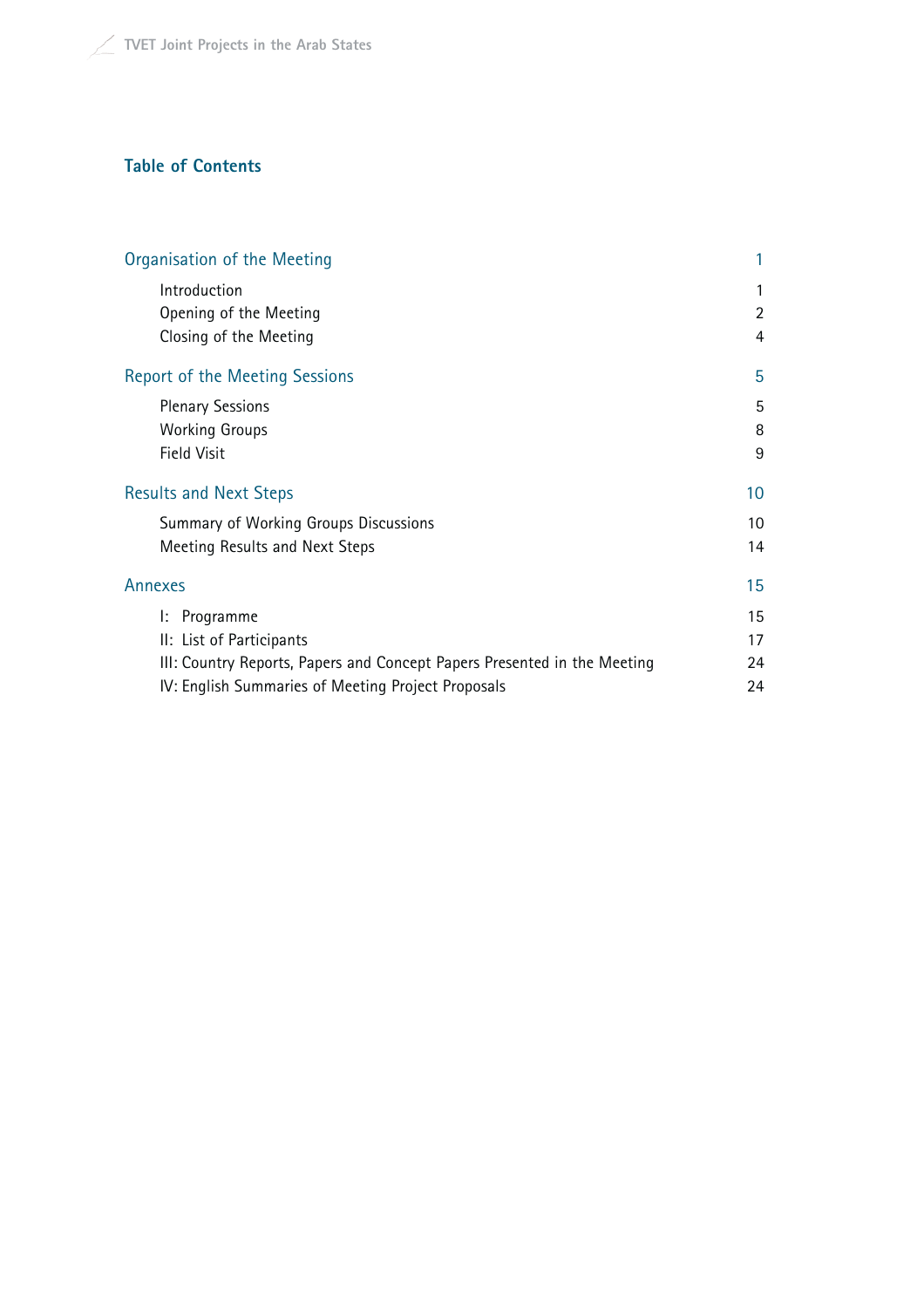**TVET Joint Projects in the Arab States**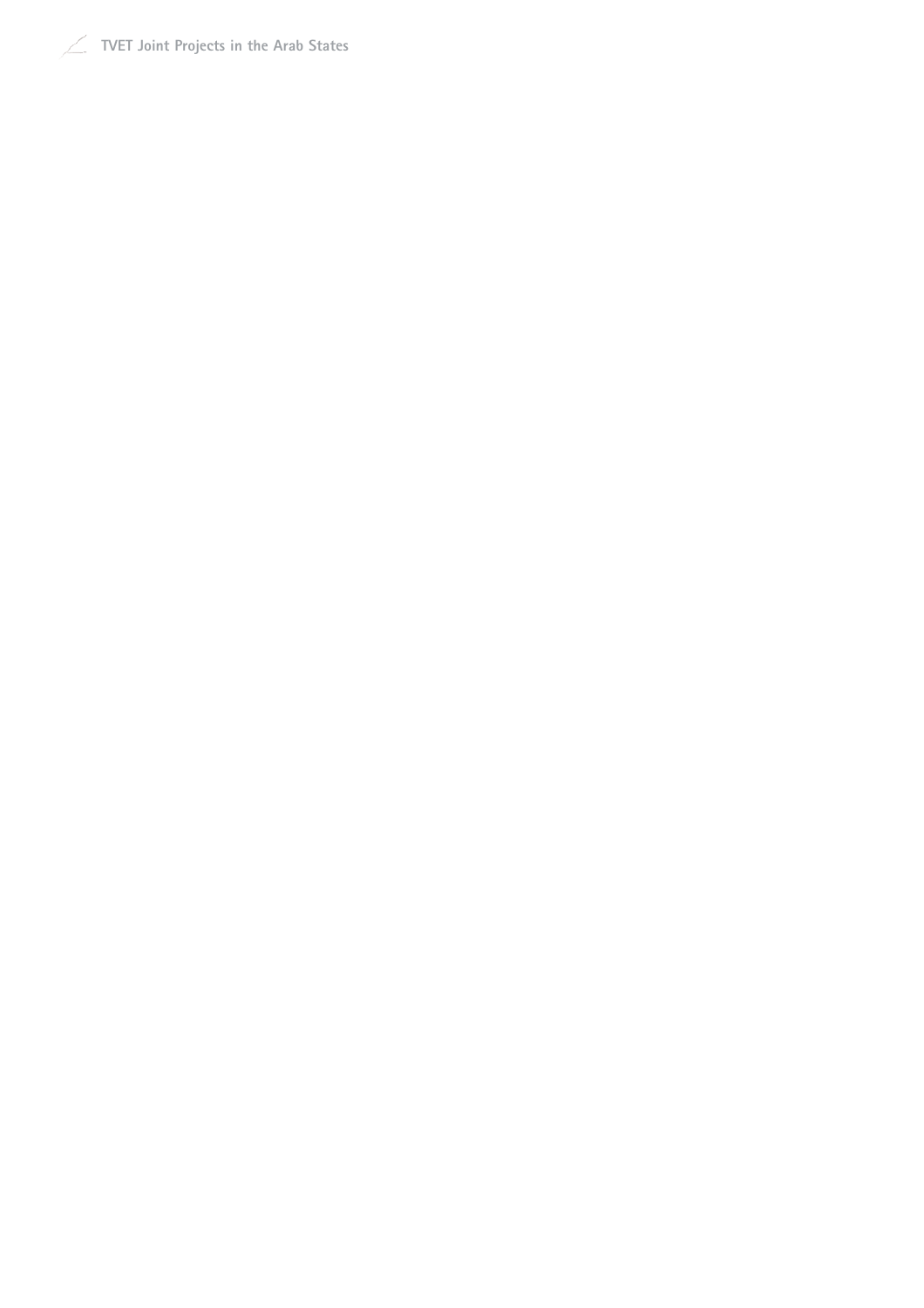# **Organisation of the Meeting**

## **Introduction**

UNESCO Regional Office - Beirut and the UNESCO-UNEVOC International Centre for Technical and Vocational Education and Training - Bonn adopted a regional initiative for development of TVET projects in the Arab States and other regions of the world (i.e. Africa and East Asia) as part of TVET - UNEVOC work plan for 2002- 2006. An initial regional expert meeting organised in Beirut, 11-13 December 2002 identified a set of areas/fields for such cooperation, with objectives to enhance the role of TVET in human resources development (HRD). In this context, certain European countries (i.e. Germany) and the European Union picked up the initiatives and promoted regional cooperation with selective Arab countries on TVET development (German-Arab Regional Project on TVET Development: e-mail: arab-tvet@nchrd.gov.jo) with a focus on curriculum development, and training of teachers- instructors. In 2004, UNESCO organised the International Expert Meeting on Learning for Work, Citizenship and Sustainability (Bonn, 25-28 October 2004) in order to review and follow-up on Seoul Congress recommendations and results (April 1999); and to discuss preparations for the UN Decade on Education for Sustainable Development (2005-2014).

The UNESCO Expert Meeting held in Amman, Jordan, from 1-3 August 2005, was a continuation of this effort. UNESCO through its Section for TVE - Paris, International Centre for TVET and Beirut Regional Office expects that the results of this Expert Meeting will reflect positively on programme development for 2006- 2007 and beyond, and will enhance regional cooperation in TVET and socio-economic development.

The objectives of the UNESCO Amman Expert Meeting were:

- > To discuss a set of draft project proposals on TVET development in the Arab region and to link such projects to national and regional plans of action for development;
- > To identify national and regional priorities in TVET development in order to facilitate funding for the projects;
- > To facilitate appropriate cooperation and coordination mechanisms between participating Member States and institutions on the projects; and
- > To activate the role of TVET- UNEVOC Centres in projects development and management.

UNESCO Regional Office - Beirut and the International Centre for TVET- Bonn had consulted with selective UNEVOC Centres on the themes and fields to be included in the Expert Meeting programme. The call for Discussion Papers around the addressed themes was in line with the regional and international cooperation on TVET contained in the mid-term strategy of UNESCO for 2002 to 2007. The call was addressed to TVET specialists and experts (mainly in Arab States UNEVOC Centres) in order to mobilise proposals and ideas for regional cooperation in the development of TVET. These recommended topics included the following themes:

- > Human Resources Development and Sustainable Development:
	- <sup>&</sup>gt; Human resources development in tourism sector (or other sectors of development)
	- <sup>&</sup>gt; Enhancing private sector participation in TVET;
	- <sup>&</sup>gt; Enhancing Arab women participation in socio- economic development.
- > Development of Quality and Standards:
	- <sup>&</sup>gt; Development of regional occupational standards for tests and evaluation;
	- <sup>&</sup>gt; Development of regional qualifications system in TVET;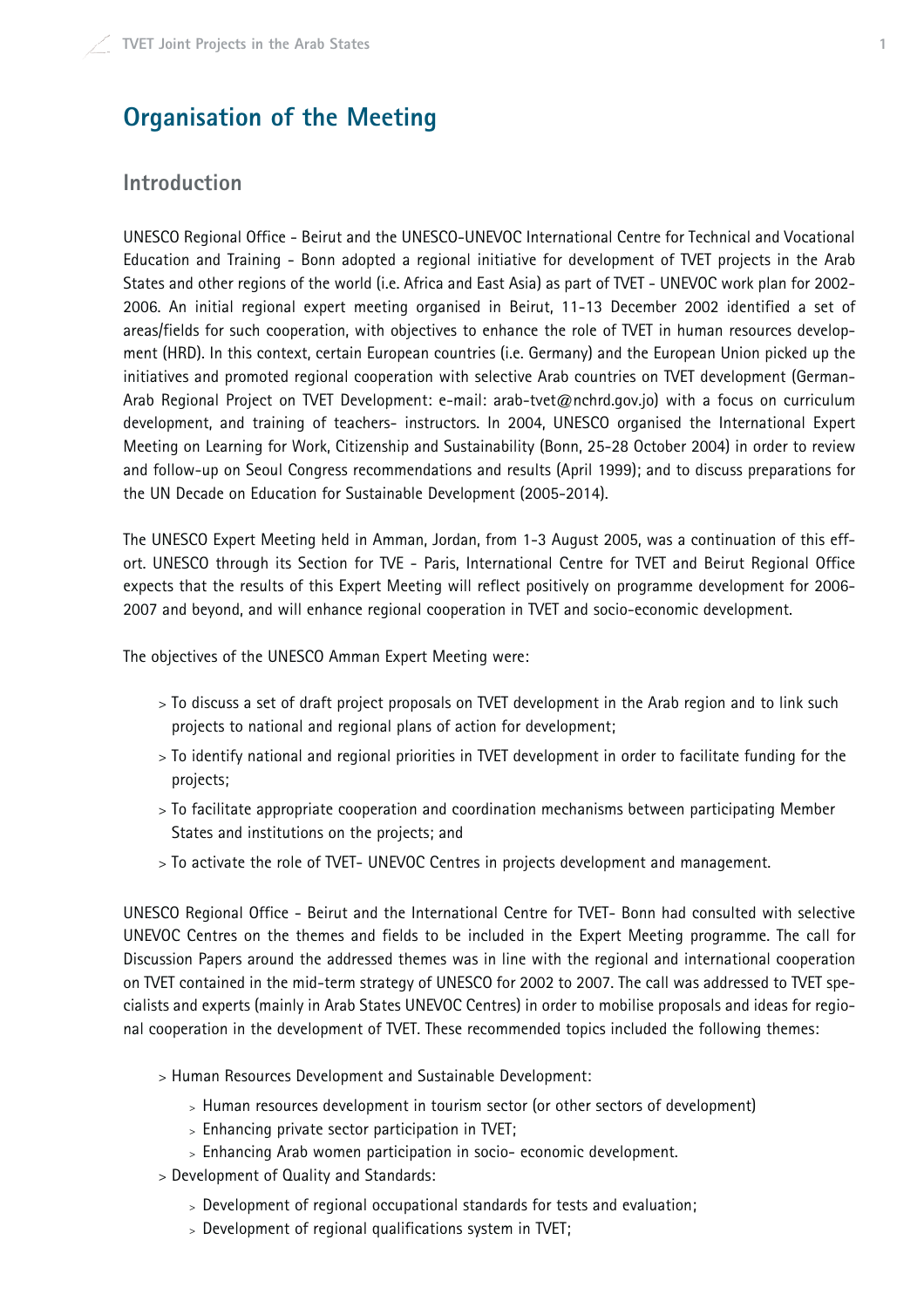- > Curriculum Development and Instructional Materials:
	- <sup>&</sup>gt; Development of Curricula for Training of Teachers and Instructors;
	- <sup>&</sup>gt; Utilisation of information and communication technologies (ICT) in TVET

Following the call for Discussion Papers, communication was established with selected international and regional organisations to explain the regional TVET initiative and the importance to nominate professionals to participate in the expert meeting in Amman. In addition to experts from Arab Member States, other organisations and agencies attending included:

- > Japan International Cooperation Agency (JICA)
- > Association of Canadian Community Colleges (ACCC)
- > The United Nations Relief and Works Agency for Palestine Refugees in the Near East (UNRWA)
- > The German Agency for Technical Cooperation (GTZ)
- > The European Commission and the European- Jordanian Action for the Development of Enterprise (EJADA).

More than 24 project proposals, papers, reports and abstracts of project proposals were prepared for the Meeting. The papers were reviewed by the UNESCO Regional Office-Beirut and the UNESCO-UNEVOC International Centre. The Discussion Papers themselves as well as most of the country reports and papers are available at the following websites: www.unevoc.unesco.org/arabstates and www.nchrd.gov.jo

The list of presenters and the titles of the papers are mentioned in the meeting programme in Annex 1 and Annex 2.

Participants in the Meeting were 38 officials, experts, and specialists responsible for TVET development in the Arab States Region and from international agencies. The experts are representatives of: Bahrain, Egypt, Iraq, Jordan, Lebanon, Morocco, Saudi Arabia, Sudan, Syria, Tunisia, Kuwait, Palestine, Yemen, Oman, UNESCO, ILO, UNRWA, German Agency for Technical Cooperation (GTZ), European Commission/Euro-Jordanian Action for the Development of Enterprise (EJADA), Arab Centre for Human Resources Development (ACHRD-ILO). The list of Participants is presented in Annex 2

## **Opening of the Meeting**

The Meeting was declared open under the patronage of H. E. Dr. Khalid Toukan, Minister of Education and Higher Education in Jordan on Monday, 1st of August, 2005 at the National Center for Human Resources Development, Amman. Mr Maher Joweihan, Secretary General of the Jordanian National Commission for UNESCO, and other distinguished officials from public and private TVET institutes in Jordan attended the opening. His Excellency Dr. Munther Masri, President of the National Center for Human Resources Development welcomed the patronage of H. E. the Minister of Education and Higher Education for the Expert Meeting, and his presence in the opening.

HE Dr. Masri confirmed that Technical and Vocational Education and Training (TVET) is considered a vital element of human development in the Arab States, as it provides people with knowledge and skills necessary to fully utilise opportunities and to assist countries develop their economies and enhance the sustainable human resources development. He urged participants to take advantage of being together in the Meeting to focus their efforts on priority areas related to TVET in their countries and the Arab region.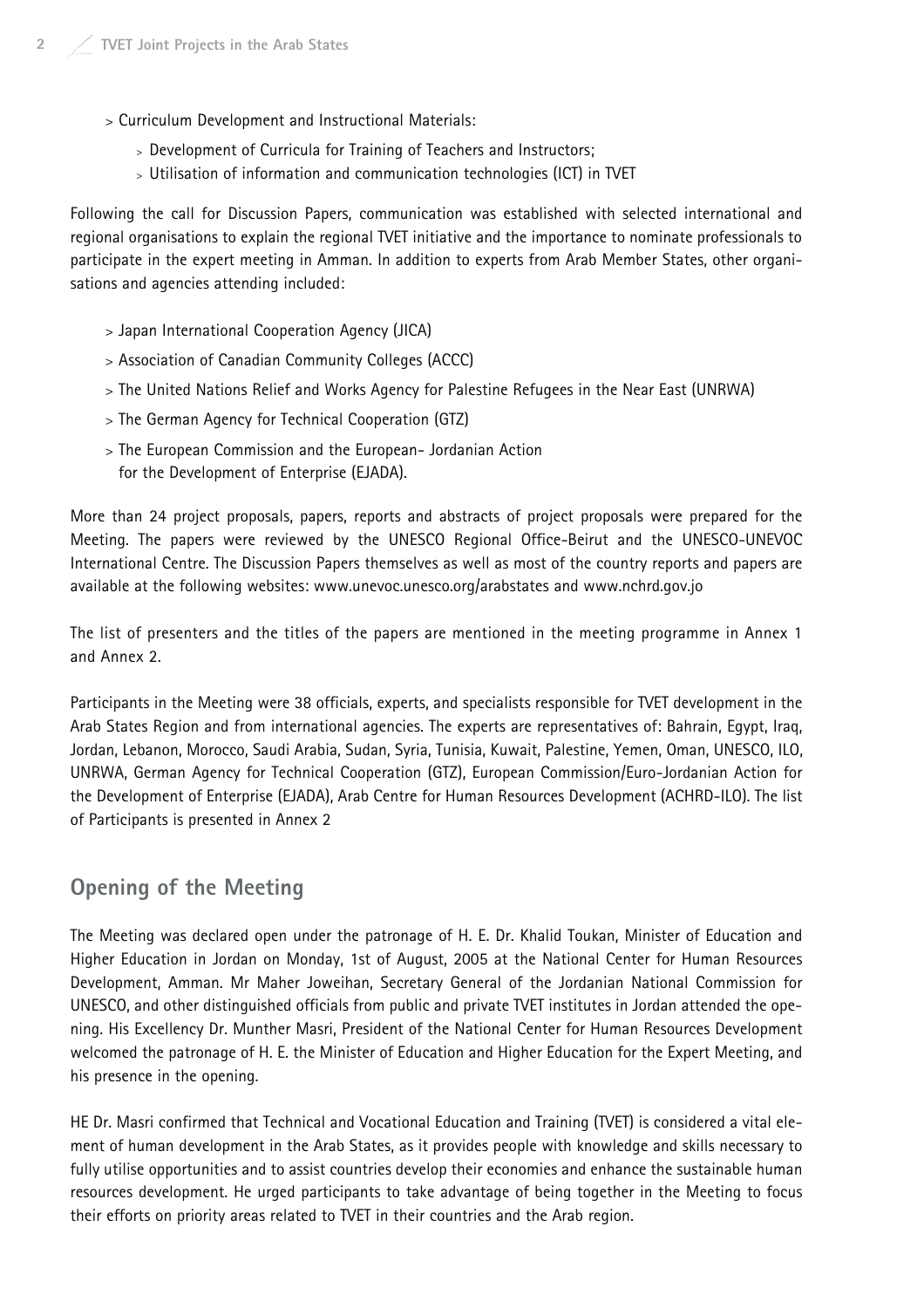Mr Mohamed Ben Djelid, Director UNESCO Office Iraq and Acting Director UNESCO Office Amman spoke about the important role that TVET plays (on the national, regional and international level), and the effort of UNESCO in adopting the outcomes of the recommendations of such meetings. Dr. Sulieman A. Sulieman, Representative of UNESCO Regional Office - Beirut welcomed the participants and addressed the important need for the regional cooperation on TVET joint projects and the role that each country should play to enhance such cooperation.

Ms Karina Veal, representative of UNESCO-UNEVOC International Centre for Technical and Vocational Education and Training - Bonn spoke on how to make effective use of the draft proposals. She observed that the themes and ideas presented for discussion in the Arab States are remarkably universal, they are the same issues being debated the world over, although, of course, the context varies tremendously. She stressed that the role TVET can play in preparing people for productive working lives, for the world of work and also the role it can play in spreading the benefits of education and training over a broader percentage of population are vital for Arab countries, whether they be developed countries, countries in transition, or least developed countries. Ms Veal also spoke about the role that the UNESCO-UNEVOC Centre can play in assisting with system and policy development, encouraging research, studies and exchange of innovative experiences, practices and solutions on TVET.

His Excellency Dr. Khalid Toukan, Minister of Education and Higher Education in Jordan, Chair of the National Commission for Education, Culture & Science welcomed the participants and thanked NCHRD and UNESCO for the efforts for the preparation and the successful management of this meeting. He also thanked the efforts of UNESCO in supporting the increase of engagement in the Arab states region in TVET and for taking the initiative in calling and organising this Meeting for the Arab countries, in cooperation with the UNESCO-UNEVOC International Centre for TVET and NCHRD, Amman. His Excellency expressed the importance of the outcomes of the discussion of this meeting and the role it is expected to play in the formulation of the TVET-UNESCO strategy.

At the end of the opening ceremony, H. E. the Minister thanked all participants and wished them success in their discussions.

A short procedural session followed immediately the opening session and was chaired by HE Dr. Munther Masri, President of the National Centre for Human Resources Development - Jordan. After welcoming the participants, the Chair requested that participants for the Working Groups, coordinators of the working groups, Rapporteurs and General Rapporteur participants be agreed as follows:

| <b>Group A</b>      | <b>Group B</b>    | Group C              |
|---------------------|-------------------|----------------------|
| Coordinator:        | Coordinator:      | Coordinator:         |
| Dr. Fouad AlGhaloul | Dr. Ahmad AlFahad | Dr. Ibrahim Shabakah |
| Rapporteur:         | Rapporteur:       | Rapporteur:          |
| Ms. Nahida Al-Saies | Mr Omar Al-Arifiy | Mr Larabi Belarabi   |

The participants agreed on the nomination of NCHRD program manager Mr Munther Kayyali from Jordan as the General Rapporteur for the meeting The Chairperson requested Mr Sulieman Sulieman, UNESCO Regional Office-Beirut to review the provisional programme. A discussion was held on parts of the plenary sessions. The participants adopted the programme (Agenda) in the format prepared by UNESCO Regional Office-Beirut. The meeting programme is presented in Annex 1.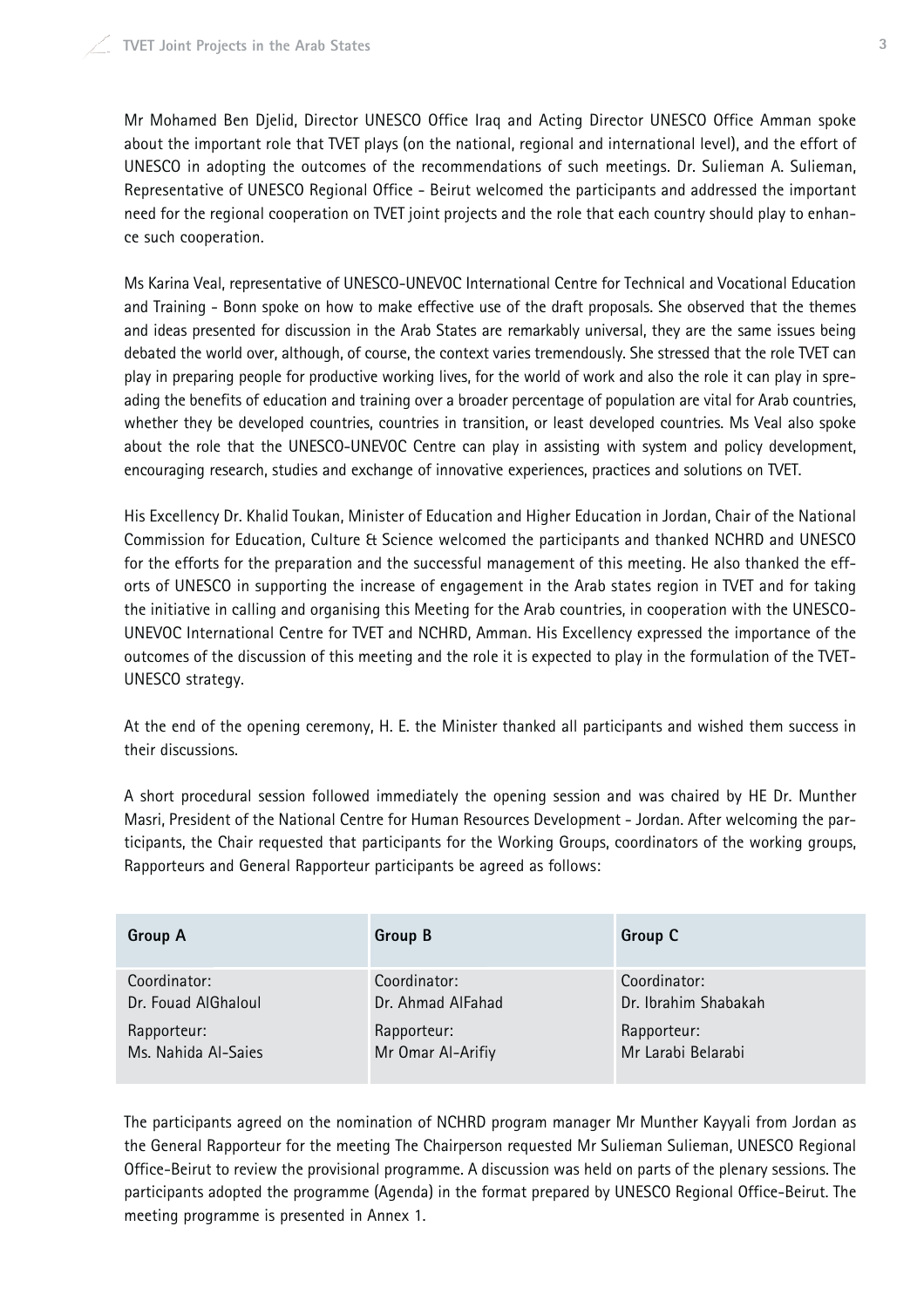# **Closing of the Meeting**

The final session was held on Wednesday, 3 August, 2005. The session was chaired by Dr. Hasan Shabakah and later H. E. Mr Munther Masri. Mr Masri joined the meeting. Mr Shabakah asked the General Reporter to present the results of the working groups discussions, the Coordinators/Reporters of the three Working Groups A, B, and C were requested to present the results of their Working Groups, based on the assigned tasks and topics for each group. The reports of the Working Groups A, B and C were presented by the Groups' Coordinators and Rapporteurs as follows:

- > Group A: Ms Nahida, Al-Saies, Jordan
- > Group B: Mr Omar Al-Arifiy, Yemen
- > Group C: Mr Larabi Belarabi, Morocco.

Mr Munther Kayyali, General Rapporteur of the Meeting, reviewed the main discussions during the plenary sessions. He explained the steps that he will take in preparing the final report (in cooperation with the UNESCO Office - Beirut and the UNESCO-UNEVOC International Centre). He expressed the need for continued effort with UNEVOC Centres in the region for programme and projects development.

On behalf of the participants, Dr. Fouad Ghalol expressed his thanks for H. E. the Minister of Education and Higher Education for his patronage of the Meeting and the hospitality that they felt during the Meeting. He expressed thanks to NCHRD, UNESCO Beirut and to UNEVOC Centre, for organising the Meeting.

Ms Karina Veal thanked the participants for the work they did over the three days in considering and prioritising the TVET reform proposals. She remarked that she was impressed that so many senior officials were in attendance, and this message, which she will relay back to the Director of the UNESCO-UNEVOC Centre, Mr Rupert Maclean, bodes well for the future. Ms Veal stressed that this meeting was only one step in the process; now the proposals must be better focussed, with feasibility stages completed, and substantial support from donors found.

Mr Sulieman Sulieman thanked all participants for their efforts in contributing to the meeting. He also acknowledged the administrative and technical support of interpretation and logistical arrangements provided. Evaluation forms were distributed and collected on the technical and administrative aspects of the Meeting. The feedback on these forms will be used for programme improvement and follow-up. At the end HE Dr. Munther Masri expressed his sincere welcome at NCHRD of such meetings and wished the participants all the best in their way back to their countries.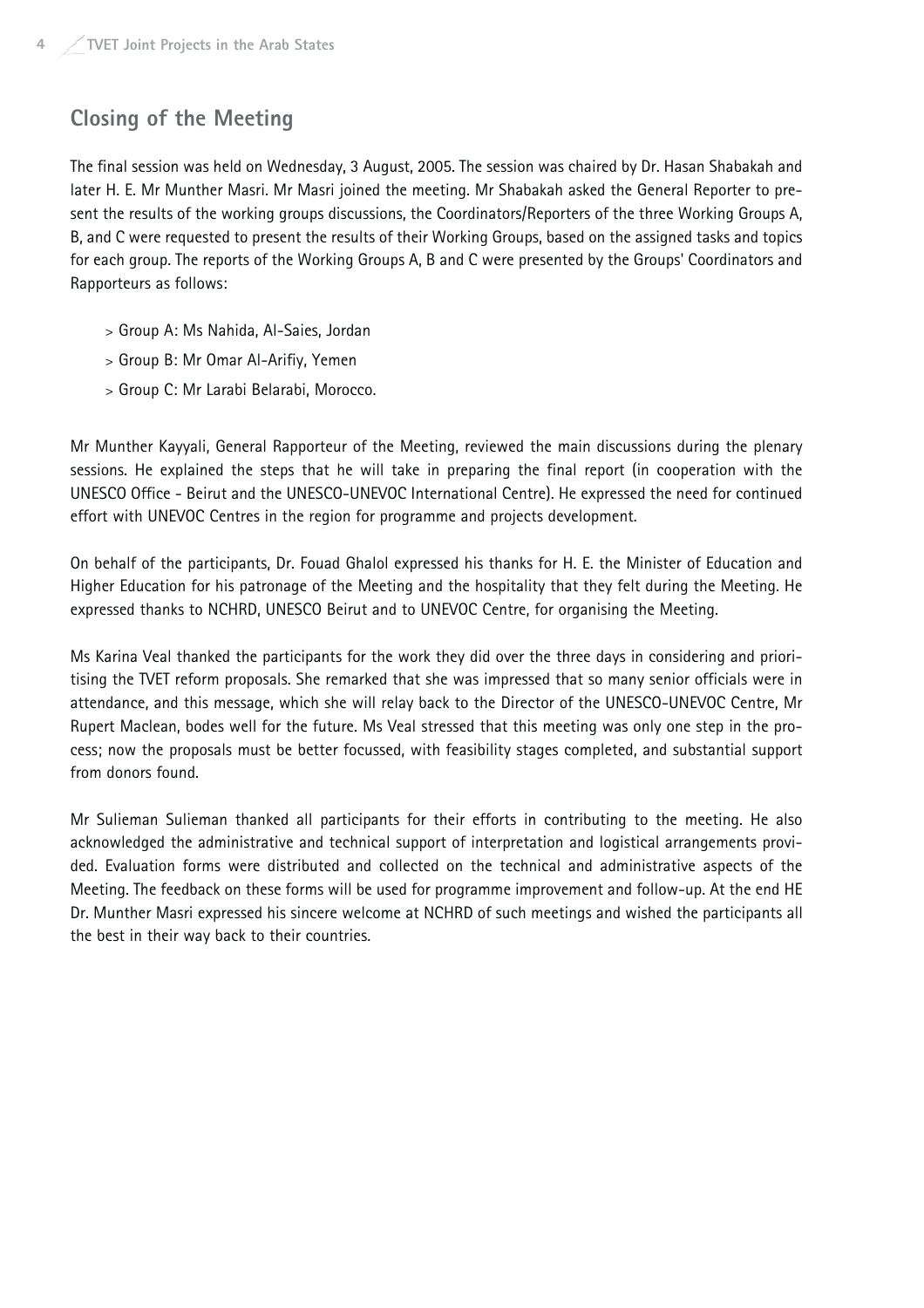# **Report of the Meeting Sessions**

### **Plenary Sessions**

#### **Day 1 (Monday, 1 August 2005)**

**First session:** Opening session, from 9:00 to 10:30. **Second session:** (from 11:00 to 13:00)

The session focussed on the following 3 project proposals on:

#### > Project proposal 1

Human Resources Development in the Tourism Sector , prepared by Mr Abdel Rahim Abdel Jaber from Vocational Training Corporation, Jordan and was delivered by Mr Munther Kayyali from NCHRD due to the apology of Mr Abdel Jaber because of his commitments outside Jordan. The presenter summarised the core pillar of the Human Resources Development strategy and presented the scope and areas of training requirements and potential of regional cooperation between Arab countries. The presenter also explored some of the elements in Jordan Experience in this regard.

#### > Project proposal 2

Gender Mainstreaming in TVET: This proposal was prepared by Mr Abdel Rahim Abdel Jaber and Mr Munther Kayyali from Jordan, and presented by Ms. Brenda Cooke from Association of Canadian Community Colleges. She summarised the objective of the necessity to have A TVET Gender Lens on the Policy, Program and operational levels and provided suggestion for structures and mechanisms to build such an approach on a country level and on a regional level. The proposal consisted of some examples of gender related experiences and sample projects to enhance the role of women in TVET.

#### > Project proposal 3

Strengthening the Industry Linkages with Technical and Vocational Education and Training programs through Sectoral Partnership: This project was prepared jointly by Mr Munther Kayyali and Mr Abdel Rahim Abdel Jaber and presented by Mr Munther Kayyali, The presenter explained that the project represents a non traditional approach in the way to enhance public-private industry linkage and the objective of this project is to stimulate discussion and thinking that will incorporate best practices from industrial countries which adopt successfully such sectoral council approach, the presenter summarised the concept and the process on how to establish sector council and circulated an example of the Canadian alliance of sector councils, and informed the audience of the attached annex in the report on the Jordanian and Canadian experience toward the establishment of sector councils in cooperation with Amman Chamber of Industry. He explained the benefits and challenges and highlighted the need for the Arab countries to start incorporating the new practices on the international level into the TVET Arab development context.

**Discussion:** The participants summary of comments were as follows:, The gender model may not be applicable as it was presented and will need further development and more Arab conceptualisation , The 3 presented projects set outlines for the participants to think about best methods and approaches for further development and implementation no a ready made project. The differences between the Arab countries might hinder the successful implementation of the 3 projects; there should be more clarity on the methodology on regional cooperation; the need for private sector direct engagement in the TVET delivery, the three projects can be see as integral to each other and might be compiled under one main project. The Gender issue is now under focus and in discussion in many Arab countries in the need for TVET to consider this is important.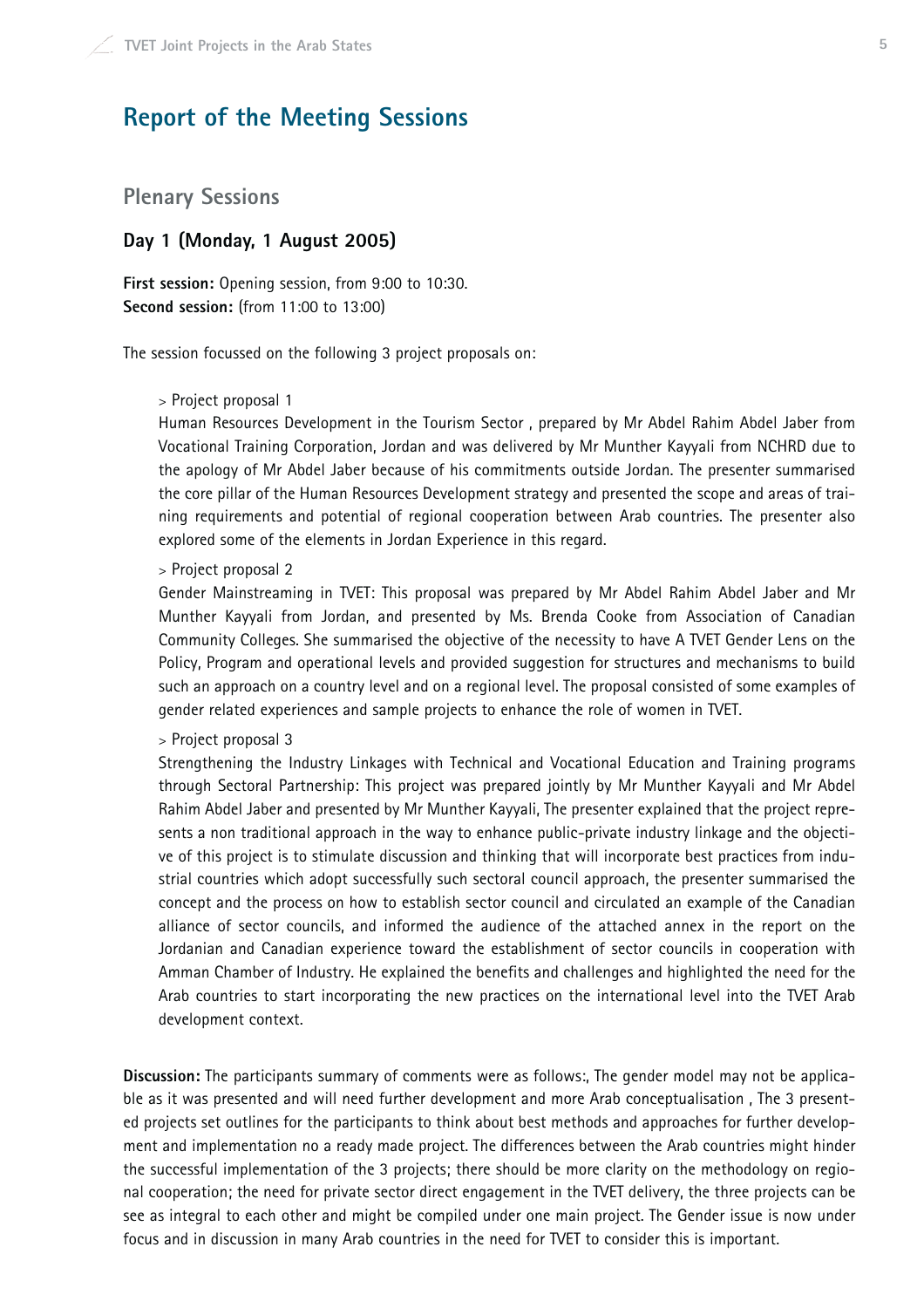#### **Third Session:** from 13:30 pm to 15:30 pm (Working Groups)

In the afternoon three working groups were formulated as groups A,B and C so that participants could discuss the identification of national and regional priorities and areas of cooperation on TVET. Guide lines for the work of the three groups were distributed and explained by Dr. Sulieman Sulieman from UNESCO to the Coordinator of each workgroup.

#### **Day 2 (Tuesday, 2nd of August, 2005)**

**First session:** (from 8:30 to 10:30)

The session was opened by presenting the following 2 project proposals:

> Project Proposal 4 Developing a Regional System for Qualifications in TVET and Project > Proposal 5 Developing of Standards for Testing and Evaluation in TVET

These proposals were prepared and presented by Dr. Abu Bakr Badwai from Egypt, The presenter summarised the project objectives in the need to develop a regional qualifications system for performance to represent the basis for certification and testing in addition to the need to train employers and TVET policy makers. The plan and budget was presented and a focus on how we can achieve the regional aspect of this project was highlighted. The discussion for the need to involve the employer heavily in this initiative so that they can work with supply side in designing the job profiles and standards then they can work on the design of training standards for the different occupations.

**Discussion:** The participants agreed on the high importance of addressing these two regional projects at this stage and the need to link it to the parallel international standards and expertise. There was an encouragement to further develop these two proposals and plan a budget for implementation. And there was a request to link these two projects with the regional GTZ efforts in this area.

**Second Session:** (from 11:00 to 13:00)

Working Groups discussions on TVET regional priorities.

**Third Session:** (from 13:30 to 15:30**)**

This session was for the discussion of strategies and mechanisms for regional cooperation in TVET presented By Mr Klaus-Peter Kaletsch, GTZ Project Consultant, Mr Kaletch presented the GTZ project objectives of regional cooperation between Egypt, Palestine, Jordan, Lebanon and Syria and the structure that the project adopts and the main areas and fields of interest for the project, he explained that this is a successful regional initiatives and encouraged the audience to benefit from this experience.

The second presentation was from EJADA project in Jordan supported by the European Union and presented by Mr Ali Nasrallah, Consultant for TVET.

**Discussion:** The participants main discussion points were around the following areas: There should be a liste-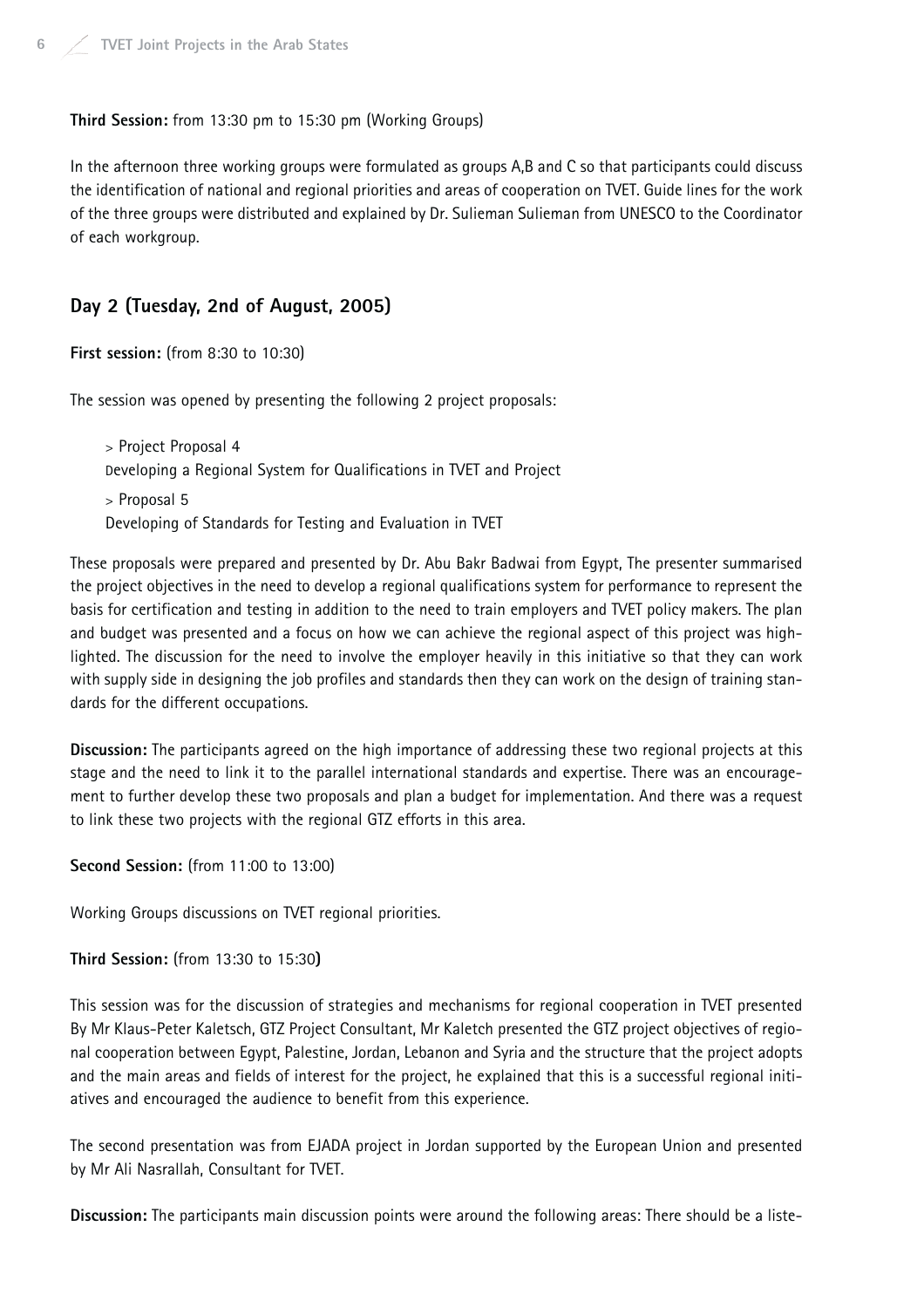ning to the individual in addition to the states, the stakeholders should have the will to make a change, regional aspect of cooperation is for the benefit of all: sustainability of the regional cooperation is dependent upon the countries themselves, not on the external funding; the value added for the regional cooperation projects is the social and trust build up and interaction; the needs assessment for training should come from employers not from supply side; and establishing training needs for SME's is not easy. The EJADA project was designed and implemented in cooperation between the private sector and the project management. The Arab Centre for Human Resources Development has prepared manuals and documents to support the training of the SME in the Arab countries.

## **Day 3 (Wednesday, 3rd of August, 2005)**

#### **First session:** (from 8:30 to 10:30)

There were four presentations in this session; three of them were about Development of TVET in countries with conflict and the fourth was presented from UNRWA.

Palestine was represented by Mr Hisham Kuhail, who described the historical context of the Palestinian cause and the effects on TVET throughout recent years. He said that also the bureaucracy and the communication is a problem in TVET in Palestine, they have depended largely on national human resources to build a modern education system, although they also have some exposure to the Jordanian and Canadian systems of TVET. He said that the capacity for intake is limited and there are insufficient financial resources to undertake the infrastructure and training in full scale as required. He also commented that the occupation is hindering to a large degree the development of TVET and that development of services and infrastructure is always linked with the political situation.

As for Iraq, Dr. Mohammad Shaker Al-Hussein explained that Iraq had a great development in the past but because of wars and limited resources TVET has declined in infrastructure, currently there is very little of funds available to support TVET and human resources in the sector and they are self dependent, but they also benefit from the experiences of Arab countries and from European countries. He noted that chairs and senior managers in TVET are elected rather than being career civil servants.

As for Sudan, Professor Al Majzoub described that the conflict between the North and south affected TVET in the past, now because of peace agreements, things are moving toward better conditions for TVET projects across Sudan.

UNRWA submitted a paper on ICT and TVET in UNRWA fields of Jordan, Syria, Lebanon and Palestine he explained the UNRWA strategy for training is for direct employment of trainees for refugees especially with respect to ICT training in addition to the training provided on ICDL.

#### **Second session:** (from 11:00 to 13:00)

There were three presentation is this session, two of them were the regional project proposal number 6 and number 7 and a paper on Financing of TVET projects at regional, national and international levels.

#### > Project proposal 6

TVET Curriculum Development and Training of Teachers and Instructors was presented by Mr Nabil Naccache from Lebanon and Mr Jilani Lamloumi from Tunisia, The presenters described the objectives of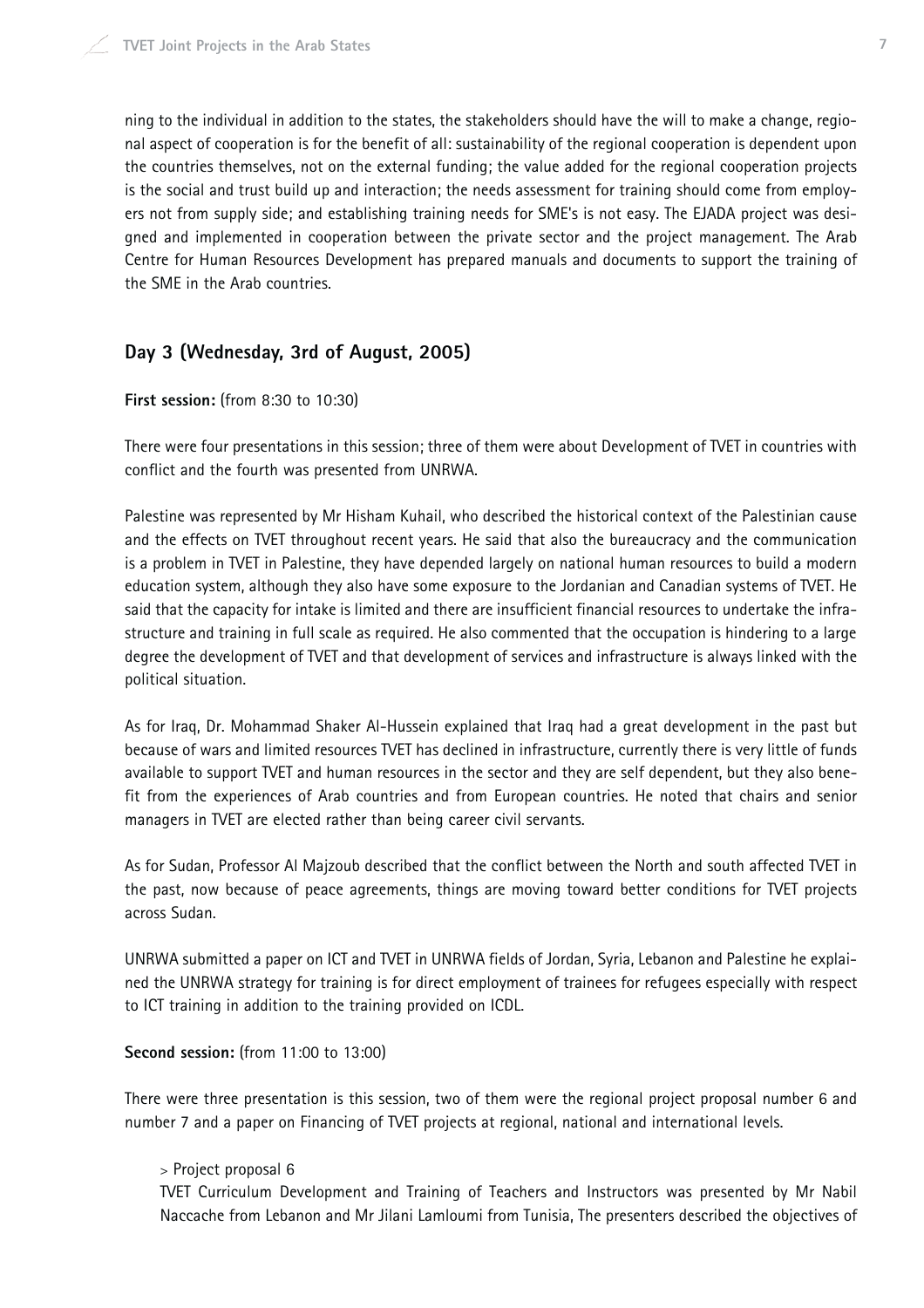the proposal that is to develop a new system of competence based standards to define the competencies that teachers in TVET should have, and also to deliver in -service and pre-service programs and curricula to ensure teacher in TVET are equipped with proper tool for teaching and training responsive to industry needs, also to establish a pilot network of competence based standards on the regional level in the Arab world. The presenter provided a plan and budget to achieve these goals.

#### > Project proposal 7

The use of Information and Communication Technologies (ICT) in TVET was presented by Mr Nabil Naccache from Lebanon and Mr Jilani Lamloumi from Tunisia, the presenters described the purpose of the proposal which is to enhance the use of ICTs for active learning and to link curriculum, instruction and assessment by the use of ICTs and infrastructure support for the ICT in TVET. They presented a plan for action and budget and medium term and long term goals.

The third paper was presented by HE Dr. Munther Masri, President of NCHRD, Jordan and he explained the aspects that affect TVET funding globally and regionally, and the main elements of the TVET funding and the resources for TVET funding and internal and external funding, he raised the issue about whether training is a good for sale or a socioeconomic basic requirement. He also raised the issue of TVET and education and their relations and the comprehensive schooling experiences and chances of success and the need for having 2-3 years for an open education potentials for students in TVET, he answered several questions around these points from Egypt, Lebanon and Saudi Arabia and Syria.

**Discussion:** The participants agreed that proposal 6 and 7 are of crucial importance for the Arab countries to start thinking of jointly collaborating on the implementation of them. They raised the issue of a phased approach in the implementation of the ICT proposal since the scope of the project is huge and would take time and large budgets. They also referred to teacher training as a major requirement and suggested piloting on the internet a project on a selected program to be shared on regional basis for training, testing, certification and accreditation. The Iraq representative requested participants to share their expertise with Iraq in TVET and continue to involve Iraq in discussion meeting and projects in the future.

**Third Session:** (from 13:30 to 15:30)

The meeting's closing and presentation of results.

## **Working Groups**

The participants were divided into the following three Working Groups according to the Meeting programme and topics suggested in the TVET Regional Initiative: Groups A, B and C.

The groups discussed the specified topics, and recommended project proposals outlines for each set of topics, with objectives to develop TVET and to enhance regional cooperation between the Arab States on these topics. An outline of main issues for development and joint cooperation covering the period from 2006 to 2010 between the Arab working groups and UNEVOC Centres in the Arab states was prepared for each project proposal in order to be shared with other groups as well as with policy-makers in Member States and UNEVOC Network in the region.

#### Topics:

- > Human Resources Development in the Tourism Sector
- > Gender Main-streaming in TVET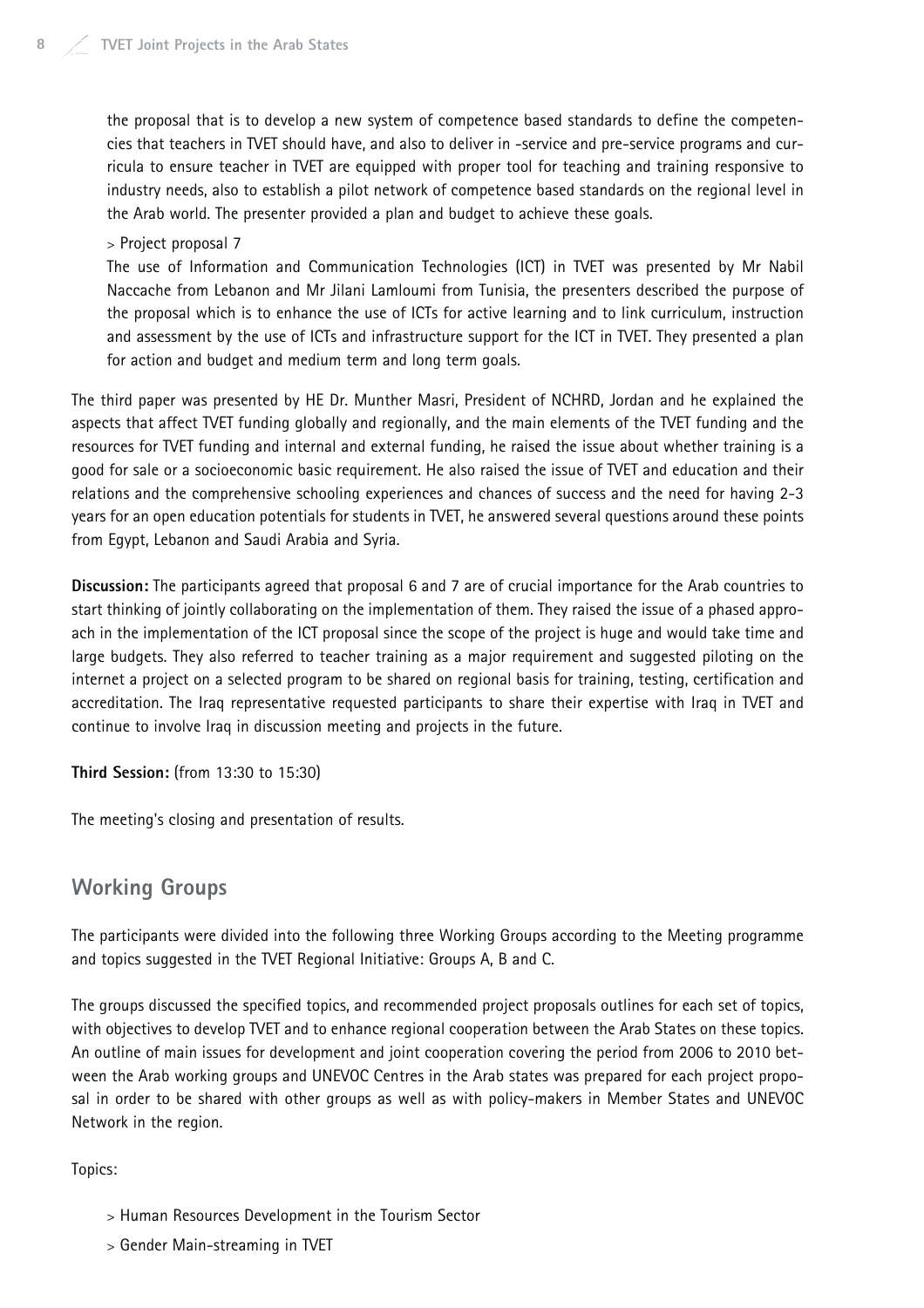- > Strengthening the Industry Linkages with Technical and Vocational Education and Training programs through Sectoral Partnership
- > Developing a Regional System for Qualifications in TVET
- > Developing of Standards for Testing and Evaluation in TVET
- > TVET Curriculum Development and Training of Teachers and Instructors
- > The Use of Information and Communication Technologies (ICT) in TVET.

| <b>Group A</b>                              | <b>Group B</b>        | <b>Group C</b>       |
|---------------------------------------------|-----------------------|----------------------|
| Coordinator:                                | Coordinator:          | Coordinator:         |
| Dr. Fouad AlGhaloul                         | Dr. Ahmad AlFahad     | Dr. Ibrahim Shabakah |
| Rapporteur:                                 | Rapporteur:           | Rapporteur:          |
| Ms. Nahida Al-Saies                         | Mr Omar Al-Arifiy     | Mr Larabi Belarabi   |
| Participants:                               | Participants:         | Participants:        |
| Mr Isam Oghli                               | Mr Hasan Al-Mubarak   | Dr. Abu Bakr Badawi  |
| Dr. Mohammad Shaker                         | Mr Khamis Alsadi      | Dr. Jilani Lamloumi  |
| Dr. Rida Bager                              | Ms Taysier AbdelAziz  | Mr Nabil Nakkash     |
| Mr Hisham Kuheil                            | Mr Ahmad Abdullah     | Dr. Sheki Majdoob    |
| Mr Munther Kayyali                          | Mr Subhi Slameh       | Mr Hisham Rawashdeh  |
| Dr. Suleiman Suleiman                       | Dr. Salah Alzaro      | Mr Ali Nasrallah     |
| Mr Salim Shehadeh                           | Dr. Abeer Kiswani     | Dr. Ibtisam Mahasneh |
| Dr. Ramadan Al-Sanousi<br>Mr Ibrahim Abbadi | Mr AbdulWahab Al Akel | Ms Karina Veal       |

The basic priorities (from 3 to four fields) for each working group were identified and the mechanisms for collaboration were proposed from the working groups, the results were presented and discussed in the wrap-up meeting in the third day, the results of the working groups is available in the Results section 3.1 (Results of Working Groups)

## **Field Visit**

A field visit to Abu Nsair Vocational Training Centre for Females was conducted in the second day of the meeting. Participants met with the Principal and staff and listed to a brief introduction about the Centre and the training programs and the role it plays in the local community, the participants toured around the Centre and its facilities and modern equipment. The participants appreciated the role that Vocational Training Corporation plays in Jordan for the enhancement of the female TVET training and education.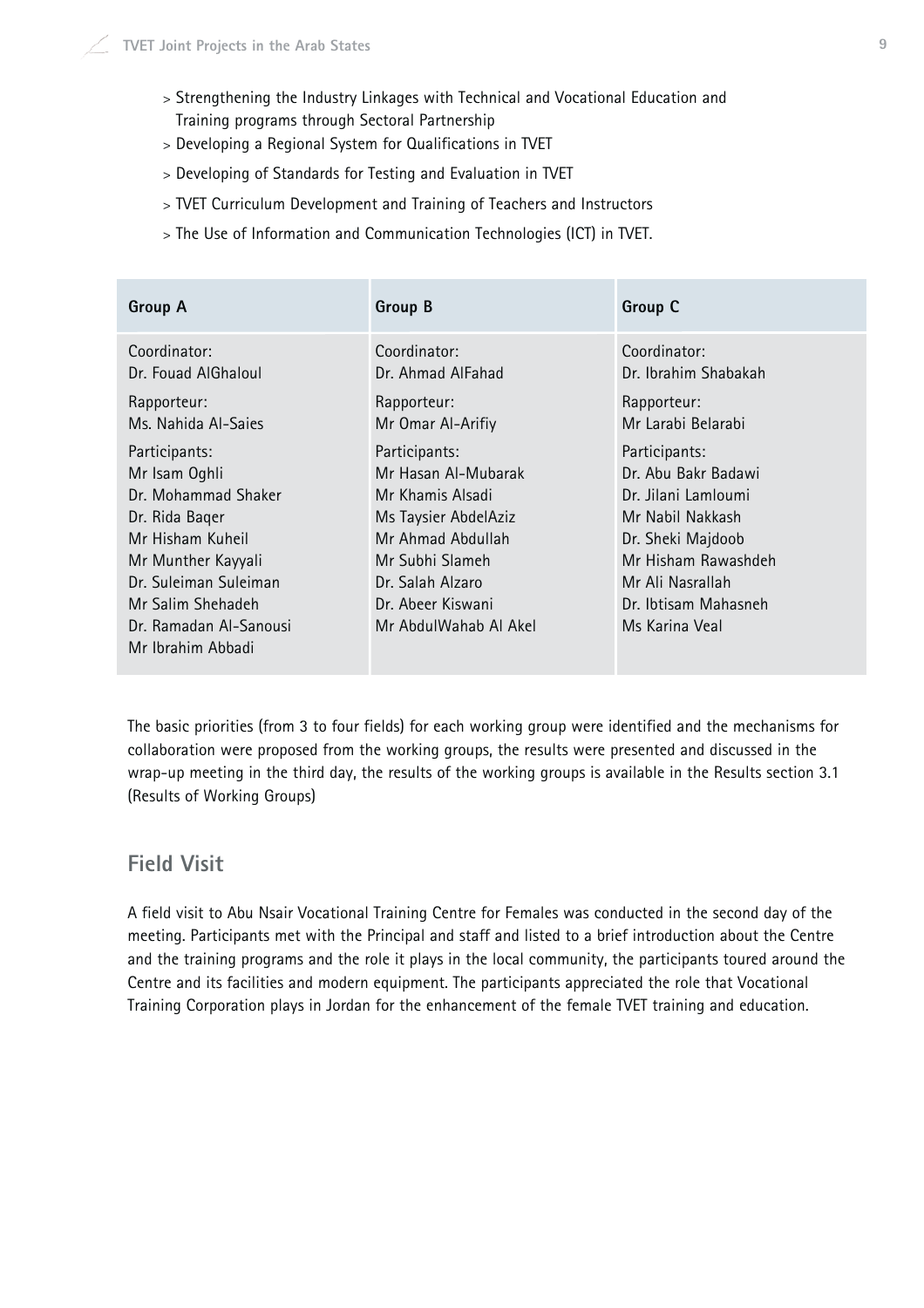# **Results and Next Steps**

The results of the Expert Meeting on TVET Regional Experts Meeting on TVET Joint Projects in the Arab States are presented in the following:

# **Summary of Working Groups Discussions: Regional Issues and Cooperation Priorities**

Based on the discussions and deliberations of the three working groups A, B and C it became clear that some issues have a higher priority in the region than other issues. In terms of future development of the proposals, it is important that emphasis be given to the issues which are of the highest priority in the region. Whilst not all countries shared exactly the same priorities, based on the results of the working group discussions it can be seen that the issues emerged in the following priority order:

- > Developing a Regional System for Qualifications in TVET
- > Developing of Standards for Testing and Evaluation in TVET
- > TVET Curriculum Development and Training of Teachers and Instructors.
- > The Use of Information and Communication Technologies (ICT) in TVET.
- > Human Resource Development in the Tourism Sector
- > Strengthening the Industry Linkages with Technical and Vocational Education and Training programs through Sectoral Partnership
- > Gender Main-streaming in TVET

The Issues, priorities and recommendations evolved from the discussions of the groups is presented on the following table:

**Results of Group A:**

| Projects                                                           | Group A: Jordan, Syria, Palestine, UNESCO, UNRWA,<br>Arab Centre for Human Resources Development                                                                                                                                             |
|--------------------------------------------------------------------|----------------------------------------------------------------------------------------------------------------------------------------------------------------------------------------------------------------------------------------------|
| Project 1:<br>Human Resources Development in<br>the Tourism Sector | Design a framework for projects number 1 and number 3 for the<br>enhancement of the role of private sector through the strengthening<br>of the sectoral partnership and the encouragement of piloting one of<br>the sectors such as Tourism. |
|                                                                    | The further development of the proposal document by the involvement<br>of the private sector in the design and development of project docu-<br>ments.                                                                                        |
|                                                                    | Adding another key focus area to the project, that is an analytical<br>study for National examples a s apriority an condition based on suc-<br>cess stories before the adaptation of the project proposal.                                   |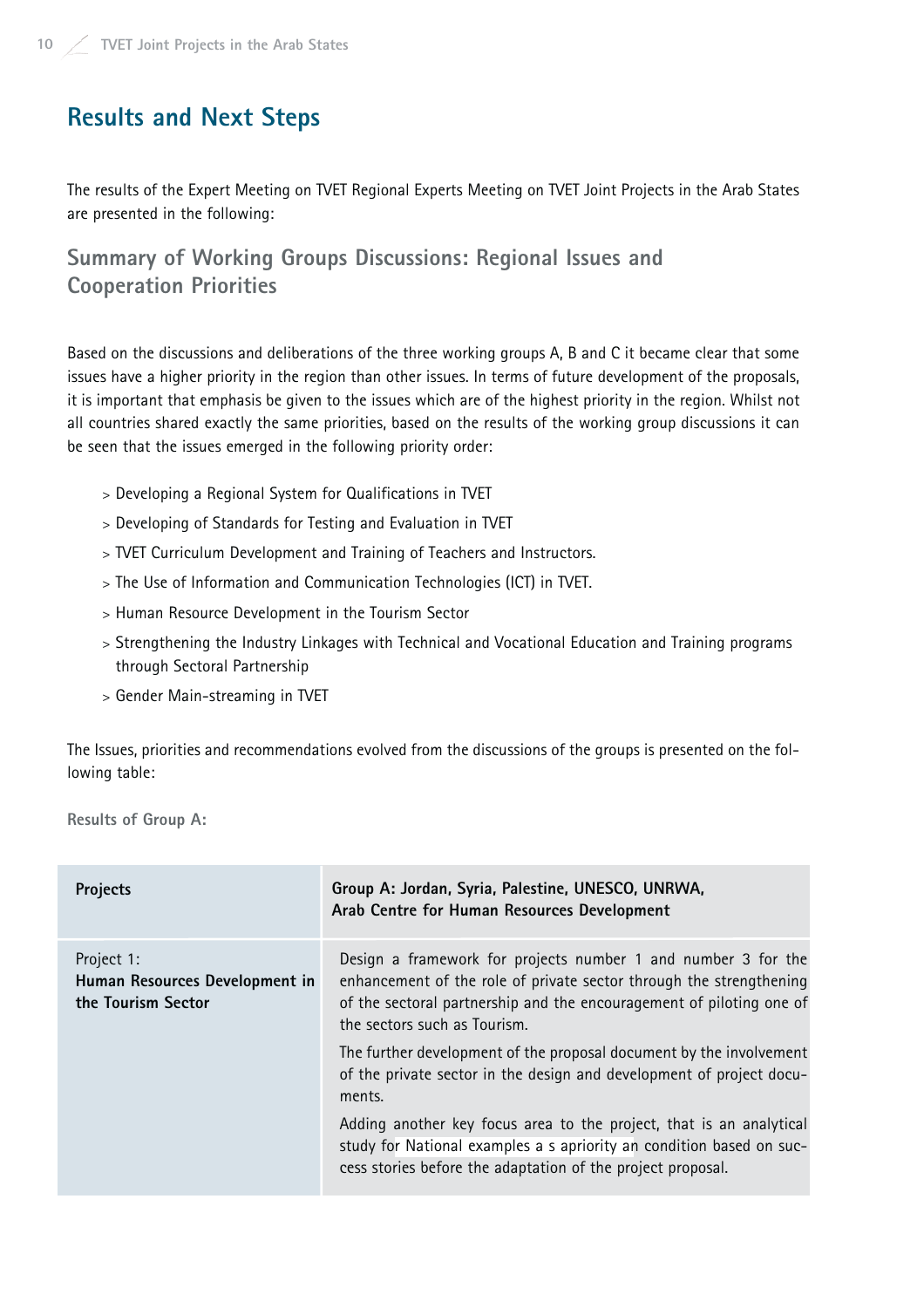| Project 2:<br><b>Gender Main-streaming</b>                                                                                                      | The empowerment of Women by the effective participation in policies<br>in TVET.                                                                                                                                                                                                                                                                                                                                                                                                                                                                                                                                      |
|-------------------------------------------------------------------------------------------------------------------------------------------------|----------------------------------------------------------------------------------------------------------------------------------------------------------------------------------------------------------------------------------------------------------------------------------------------------------------------------------------------------------------------------------------------------------------------------------------------------------------------------------------------------------------------------------------------------------------------------------------------------------------------|
| in TVET                                                                                                                                         | Training Women on key TVET areas such as:                                                                                                                                                                                                                                                                                                                                                                                                                                                                                                                                                                            |
|                                                                                                                                                 | Human Resources and TVET.Strategic Planning.                                                                                                                                                                                                                                                                                                                                                                                                                                                                                                                                                                         |
|                                                                                                                                                 | Leadership and Management.                                                                                                                                                                                                                                                                                                                                                                                                                                                                                                                                                                                           |
|                                                                                                                                                 | Selecting a pilot sector such as Tourism for the implementation of<br>the ideas mentioned.                                                                                                                                                                                                                                                                                                                                                                                                                                                                                                                           |
| Project 3:<br>Strengthening the Industry Link-<br>ages with Technical and Vocatio-<br>nal Education and Training pro-<br>grams through Sectoral | Design a framework for projects number 1 and number 3 for the<br>enhancement of the role of private sector through the strengthening<br>of the sectoral partnership and the encouragement of piloting one of<br>the sectors such as Tourism.<br>The further development of the proposal document by the involvement<br>of the private sector in the design and development of project docu-<br>ments.<br>Adding another key focus area to the project, that is a an analytical<br>study for National examples a s apriority an condition based on suc-<br>cess stories before the adaptation of the project proposal |
| Project 4:<br>Developing a Regional System for<br><b>Qualifications in TVET</b>                                                                 | This project will be under a larger umbrella when there is an adapta-<br>tion of the projects as a whole, these standards will be an integral part<br>in each project adopted later on, in addition to the utilisation of the<br>ICT.                                                                                                                                                                                                                                                                                                                                                                                |
| Project 5:<br>Developing of Standards for<br><b>Testing and Evaluation in TVET</b>                                                              | There is a need to link the participating Arab countries in a common<br>conceptual understanding of the Occupational coding and classifica-<br>tion for Jordan which was adopted by the ILO and NCHRD in Jordan,<br>so that it could be a basis and core element in the development of a<br>similar occupational classification for the Arab countries., by this initi-<br>ative less differences will noticed in this field and in labour mobility<br>and employment across the Arab world.                                                                                                                         |
|                                                                                                                                                 | Seeking to use the standards of linkage between the skill levels bet-<br>ween the occupational levels and programs and further develop it.<br>Confirming the role of UNESCO as a coordinator and facilitator of fun-                                                                                                                                                                                                                                                                                                                                                                                                 |
|                                                                                                                                                 | ding of the development initiatives in this field. And in cooperation<br>with ILO.                                                                                                                                                                                                                                                                                                                                                                                                                                                                                                                                   |
|                                                                                                                                                 | Seeking to activate the twining program at the level of international<br>cooperation and use the international standards in testing and evalu-<br>ation as a tool to enter the free trade market by the year 2010.                                                                                                                                                                                                                                                                                                                                                                                                   |
| Project 6:<br><b>TVET Curriculum Development and</b><br><b>Training of Teachers</b><br>and Instructors) in TVET                                 | There is an agreement between the participants that the mechanism<br>of the training design should consider the Pre-Service and the In-<br>Service training as a priority area.<br>The participants recommended that the teachers and trainers should<br>be rehabilitated and the media should play a role in the Gender awa-<br>reness in the training and to focus in the curricula design on the pro-<br>mising sectors.                                                                                                                                                                                          |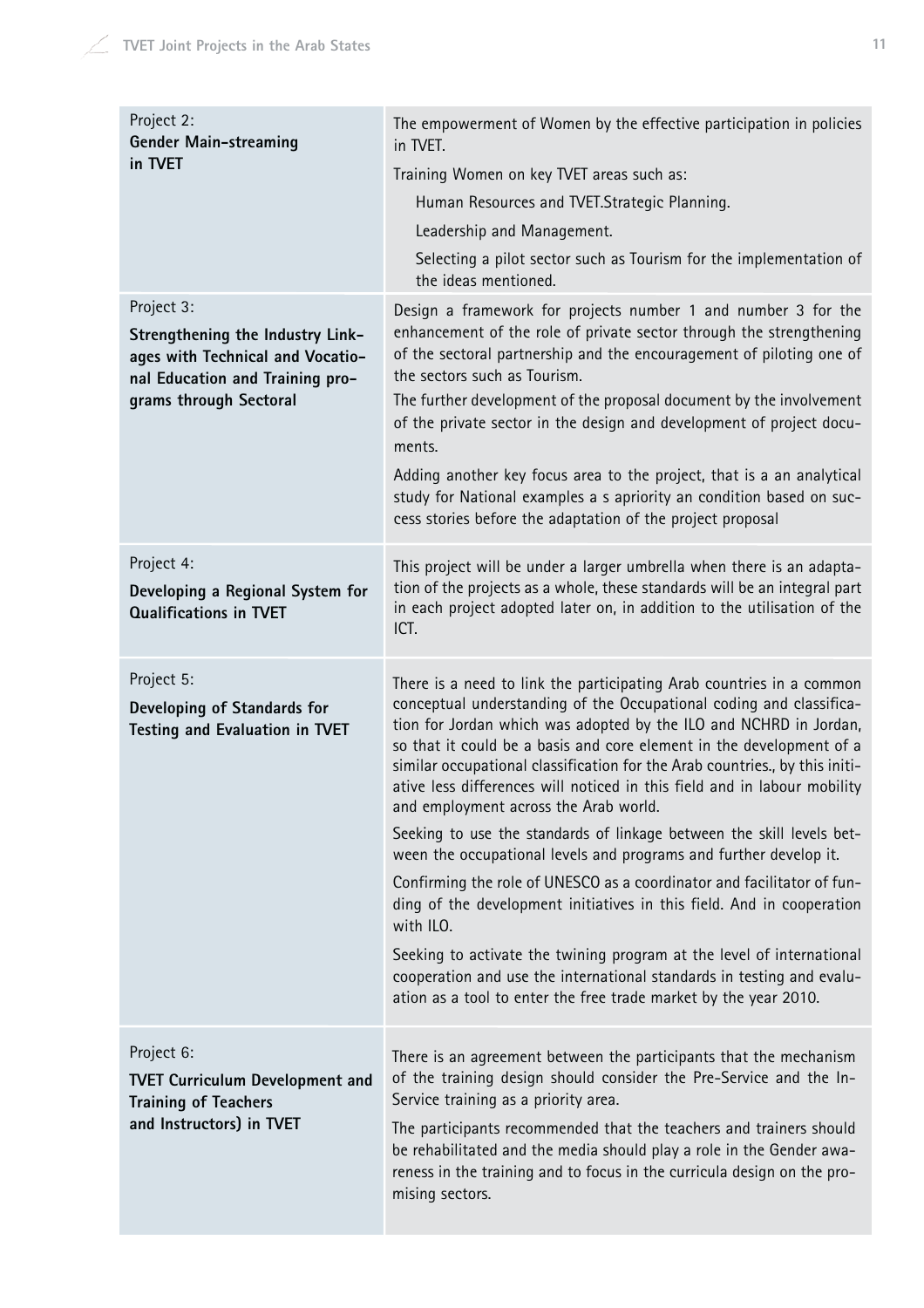| Project 7:<br>The Use of Information and<br><b>Communication Technologies (ICT)</b> | Participants agreed that there should be piloting of an initiative to link<br>the Arab Countries with a course on ICT of common training material<br>and education in TVET so that it could be later endorsed and adopted<br>as required on a regional basis.                                                                                                                                         |
|-------------------------------------------------------------------------------------|-------------------------------------------------------------------------------------------------------------------------------------------------------------------------------------------------------------------------------------------------------------------------------------------------------------------------------------------------------------------------------------------------------|
|                                                                                     | Participants recommended the need for the preparation of ICT educa-<br>tional materials supporting trainers and teachers in TVET so that it<br>could be used as an e-learning model on a pilot basis. And could be<br>implemented within the distance learning projects.                                                                                                                              |
|                                                                                     | Participants agreed that there are some Arab countries who are lea-<br>ding in this ICT-TVET field and the exchange of experience with them<br>is required at this stage to explore the applicability of the ideas.                                                                                                                                                                                   |
|                                                                                     | Participants agreed that this project is important since the results of<br>it will serve all the other project regional initiatives effectively.                                                                                                                                                                                                                                                      |
| <b>General Recommendations</b>                                                      | 1. It was agreed between the participating countries that the pro<br>ject proposals should be having a unified umbrella linked with<br>one of the active UNEVOC Centres and to be endorsed as sub<br>projects within a one main TVET project, and later on a three or<br>four focal point of contact could be identified as Centres for<br>the follow up and implementation of the regional projects. |
|                                                                                     | 2. It was agreed that the main funding agencies should be invol<br>ved in the design and further development of the project pro<br>posals who are interested in regional cooperating initiatives<br>rather that country based initiatives, these agencies could be, but<br>not limited to: JICA, CIDA, GTZ, ETF and others.                                                                           |
|                                                                                     | 3. It was agreed that The Human Resources development in the<br>Arab region is one of the major areas of success of the Arab<br>countries in the development challenge they are facing.                                                                                                                                                                                                               |

## **Results of Group B:**

| <b>Projects</b>                                                                                                                                                        | Group B: Bahrain, Saudi Arabia, Oman, Yemen, Palestine, Jordan                                                                                                                                                                                                                                                                                                                                                                                                 |
|------------------------------------------------------------------------------------------------------------------------------------------------------------------------|----------------------------------------------------------------------------------------------------------------------------------------------------------------------------------------------------------------------------------------------------------------------------------------------------------------------------------------------------------------------------------------------------------------------------------------------------------------|
| Project 3:<br>Strengthening the Industry<br>Linkages with Technical and<br><b>Vocational Education and</b><br>Training programs through<br><b>Sectoral Partnership</b> | This project recommended by Yemen in addition top the project num-<br>ber 7 since the government of Yemen is giving these two initiatives a<br>priority.                                                                                                                                                                                                                                                                                                       |
| Project 4:<br>Developing a Regional System for<br><b>Qualifications in TVET</b>                                                                                        | This project has got a first priority in the discussion of the group since<br>Bahrain, Kuwait, Oman and Palestine are working on this in different<br>capacities and they see this projects a major requirement on a regio-<br>nal basis, Saudi Arabia also endorsed this opinion and Yemen also.<br>As a mechanism of Voting on the projects, the project number 4 has<br>got the highest priority followed by project number 6 then the project<br>number 5. |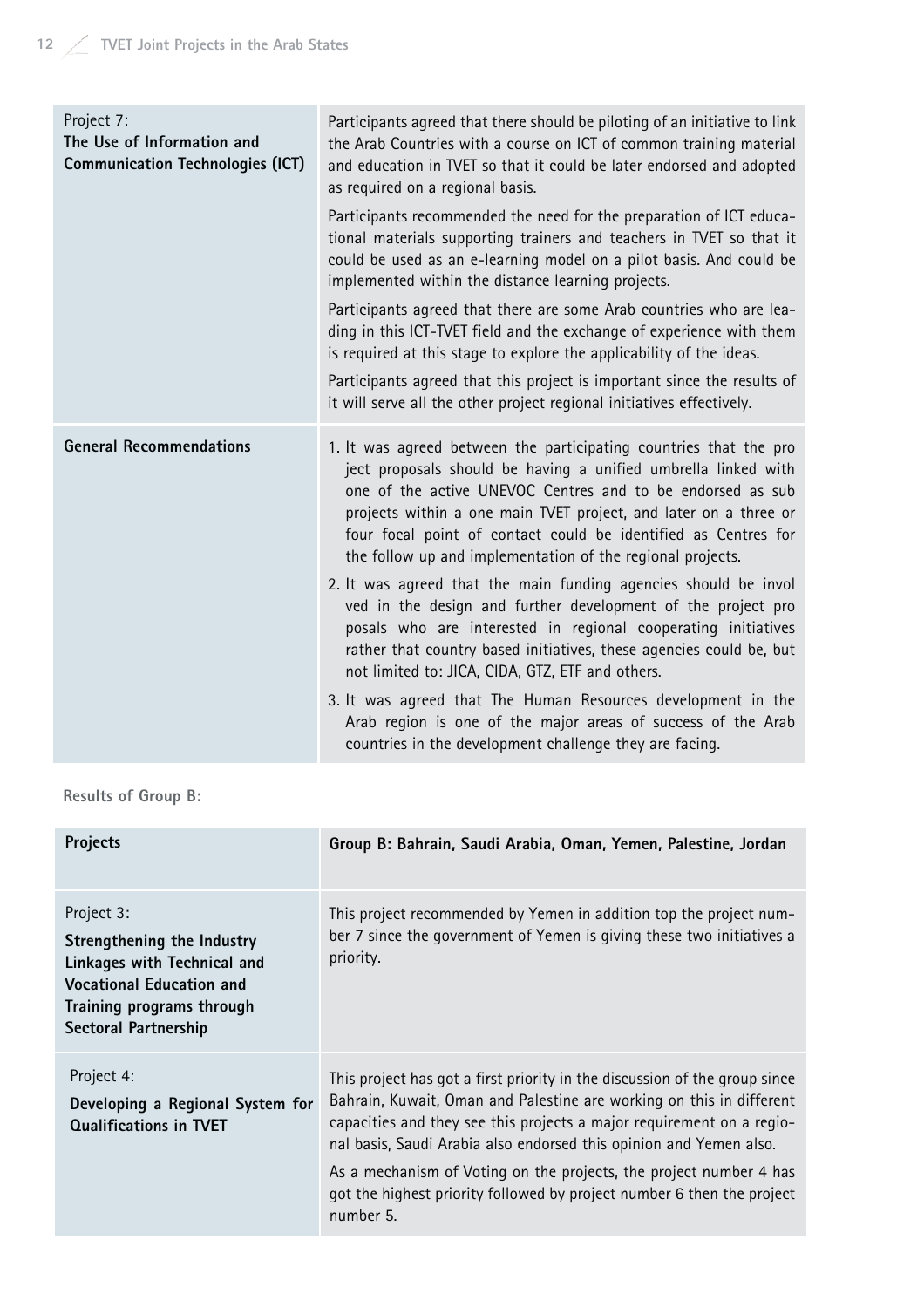| Project 5:<br>Developing of Standards for<br><b>Testing and Evaluation in TVET</b>                       | Participants gave a third priority to this project among three priority<br>project out of seven.                                                                                                                                                                                                                                                                                                                                                                                                                                                                                                                                                                                                                                                                                                                                                                                                                                                                                                         |
|----------------------------------------------------------------------------------------------------------|----------------------------------------------------------------------------------------------------------------------------------------------------------------------------------------------------------------------------------------------------------------------------------------------------------------------------------------------------------------------------------------------------------------------------------------------------------------------------------------------------------------------------------------------------------------------------------------------------------------------------------------------------------------------------------------------------------------------------------------------------------------------------------------------------------------------------------------------------------------------------------------------------------------------------------------------------------------------------------------------------------|
| Project 6:<br><b>TVET Curriculum Development</b><br>and Training of Teachers and<br>Instructors) in TVET | Participants gave a second priority to this project among three priori-<br>ty project out of seven.                                                                                                                                                                                                                                                                                                                                                                                                                                                                                                                                                                                                                                                                                                                                                                                                                                                                                                      |
| <b>General Recommendations</b>                                                                           | 1. Participants agreed that project number 4 is apriority, the gulf<br>countries said they are working with the specialist at the gulf<br>council and it needs further follow up since it is a regional<br>requirement., Palestine and Kuwait said they are working in<br>cooperation with GTZ to work on a regional basis.<br>2. The participants recommended that the program exchange of<br>expertise should be exercised between Arab countries and more<br>effort should be done towards this objective especially with<br>regard to training of trainers programs and the identification of the<br>institutions responsible for Human Resources Development in<br>The Arab countries to assist in this regard.<br>3. The participants recommended that UNEVOC could support the<br>design of Website and upload the training program on it so that it<br>will be available for TVET partners in Arab countries and will for-<br>mulate a forum for discussion and exchange of experiences in TVET. |

# Results of Group C:

| Projects                                                                                                 | Group C: Egypt, Tunis, Morocco, Lebanon, Sudan, Jordan                                                                                                                                                                                                                                                                                                        |
|----------------------------------------------------------------------------------------------------------|---------------------------------------------------------------------------------------------------------------------------------------------------------------------------------------------------------------------------------------------------------------------------------------------------------------------------------------------------------------|
| Project 4:<br>Developing a Regional System for<br><b>Qualifications in TVET</b>                          | It was recommended that this project and the project number 5 to<br>be under one title follows: The Quality Assurance standards for the<br>performance assessment of TVET institutions.                                                                                                                                                                       |
| Project 5:<br>Developing of Standards for<br><b>Testing and Evaluation in TVET</b>                       | Participants gave a second priority to this project among three prio-<br>rity project out of seven.                                                                                                                                                                                                                                                           |
| Project 6:<br><b>TVET Curriculum Development</b><br>and Training of Teachers and<br>Instructors) in TVET | Participants gave a first priority to this project among three priori-<br>ty project out of seven. This project has got an overall support from<br>all participants since the development of programs and curricula<br>currently underway in many arab countries is looked at as a major<br>area of focus at this stage in TVET sector in the Arab countries. |
| Project 7:<br>The Use of Information and<br><b>Communication Technologies (ICT)</b>                      | Participants gave a third priority to this project among three priori-<br>ty project out of seven. It was recommended to change the word<br>Use to be the enhancement of use of ICT in TVET.                                                                                                                                                                  |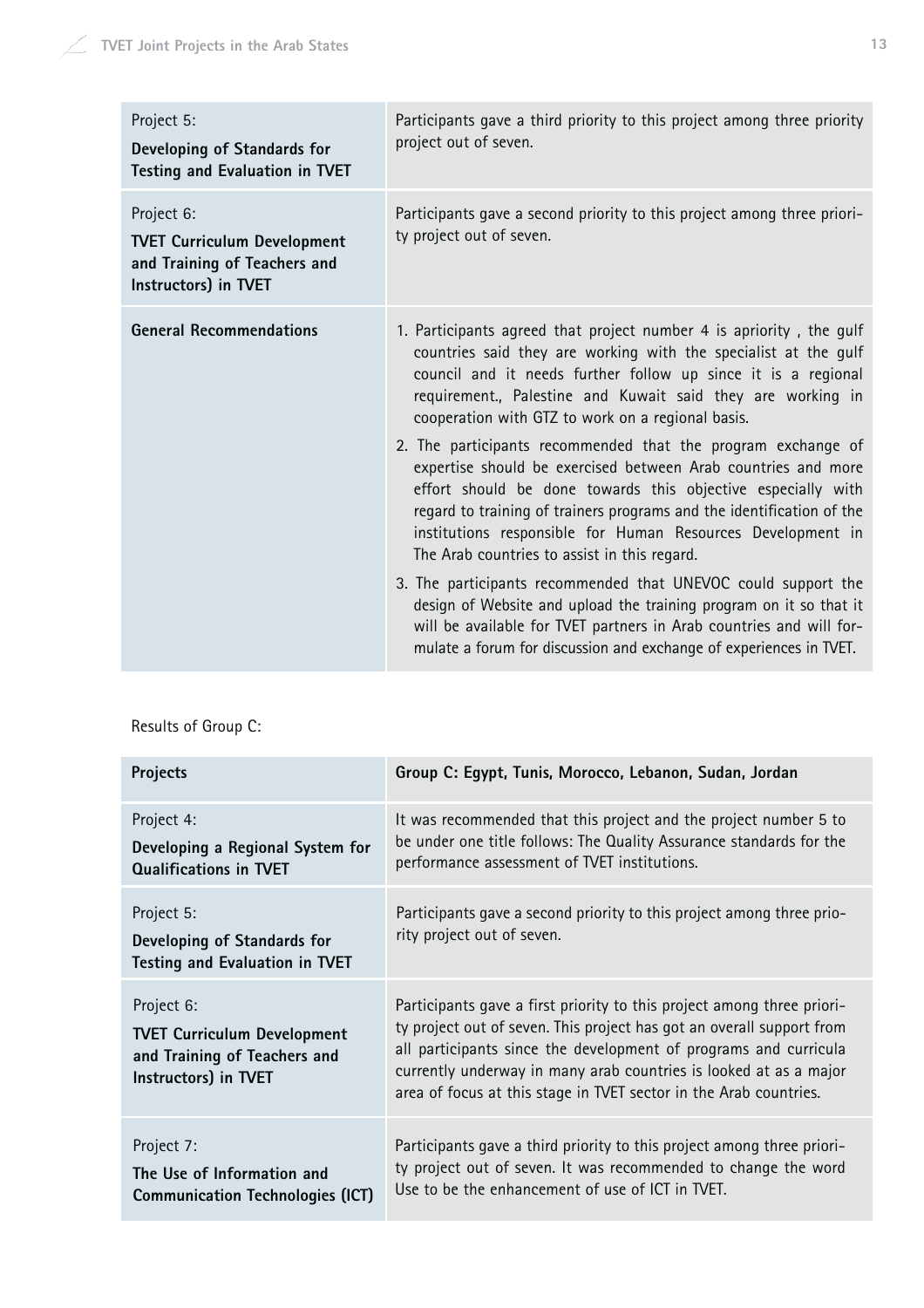| <b>General Recommendations</b> | 1. The Participants recommended that the applicability, the geogra<br>phical differences and the difficulty in implementation should all be<br>considered when adopting a priority for regional cooperation on<br>TVET projects. |  |
|--------------------------------|----------------------------------------------------------------------------------------------------------------------------------------------------------------------------------------------------------------------------------|--|
|                                | 2. The participant requested the coordination with the existing regio<br>nal projects such as GTZ according to the available resources.                                                                                          |  |

## **Meeting Results and Next Steps**

> Mechanisms of cooperation and coordination among Arab countries:

The project proposal should be unified in terms of the timeframe for implementation.

The Assignment of a task force representing the participant courtiers who will be responsible to follow up on: reporting on progress of regional cooperation, enhancement of linkages between Arab states in TVET projects, establishment of a forum on the internet to promote communication and exchange of experience, assist in organising regional meetings, being a focal point of contact and a core organisational element for the future formulation of regional TVET structures, assist the Arab countries in the review, adoption and implementation of TVET regional and national projects.

Selecting a lead country for each project proposal.

> Identification of partners and funding agencies:

A preparation of detailed project document for each proposal and circulating it to the participating countries for review and comments and stating willingness to lead the project.

The project document should follow a standardised approach like objectives, results, main activities, implementation plan and Human resources and financial requirements.

The Identification of the participating countries based on the feedback from 1. above.

Exploring areas of funding from partners interested on the international and national or regional levels. Implementation of pilot initiatives.

> Overall Recommendations:

The participants expressed their thanks to UNESCO in the successful management of this meeting with NCHRD and confirmed that this meeting is a continuation of an effective strategy for the UNEVOC-Bonn and UNESCO Regional office in Beirut of the development efforts towards the encouragement of the regional initiatives and cooperation in Joint TVET projects.

The participants are in agreement that the outcomes of this meeting and the previous meetings held in Beirut and Sanaa should be followed up, utilised and linked together to formulate an integral approach on how the regional cooperation could best be invested in.

The participants wish to highlight the good equality of the proposals and discussions during the 3 days of the meeting and the professional contribution of the Arab countries and international donors in the meeting.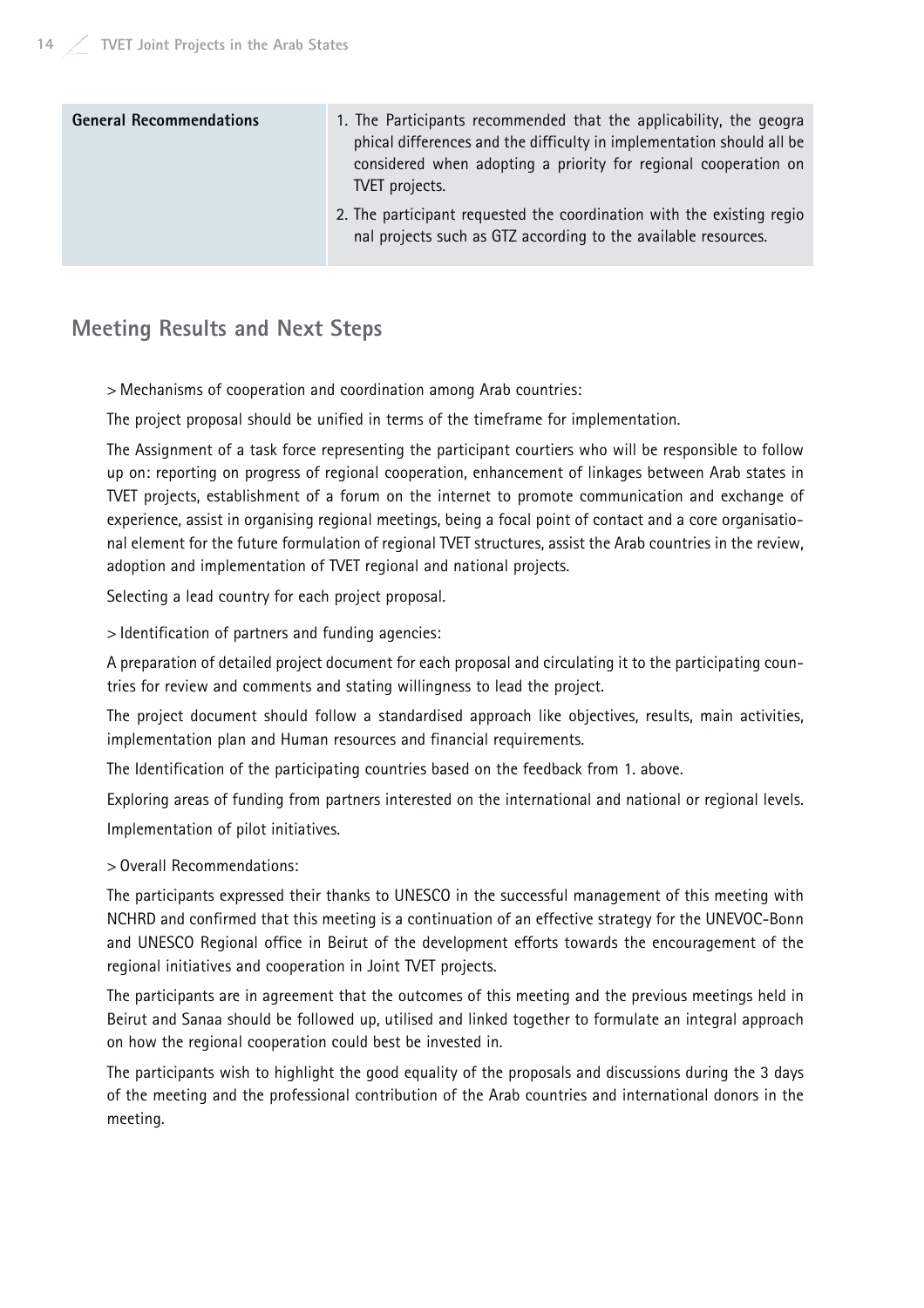I: Programme **I: Programme**

# Monday, 1 August 2005 **Monday, 1 August 2005**

Registration of participants from 08:30 to 09:00 at the NCHRD Registration of participants from 08:30 to 09:00 at the NCHRD

**Session 3** 13:30 to 15:30

Session 3 13:30 to 15:30

**Coordinator Group A:** Dr. F. AlGhaloul **Coordinator Group B:** Dr. A. AlFahad **Coordinator Group C:** Dr. I. Shabakah

Coordinator Group A: Dr. F. AlGhaloul

In the afternoon three working groups will be formed for participants to discuss the identification of national and regional priorities and areas

Coordinator Group C: Dr. I. Shabakah Coordinator Group B: Dr. A. AlFahad

of cooperation in TVET.

of cooperation in TVET.

tion of national and regional priorities and areas formed for participants to discuss the identifica-In the afternoon three working groups will be

**Each group will select a Rapporteur**

Each group will select a Rapporteur

Break

Guidelines for discussion will be disseminated and explained before the start of the working

Guidelines for discussion will be disseminated and explained before the start of the working

groups.

## **TVET Joint Projects in the Arab States 15**

Ms K. Veal

Ms K. Veal

**General discussion**

General discussion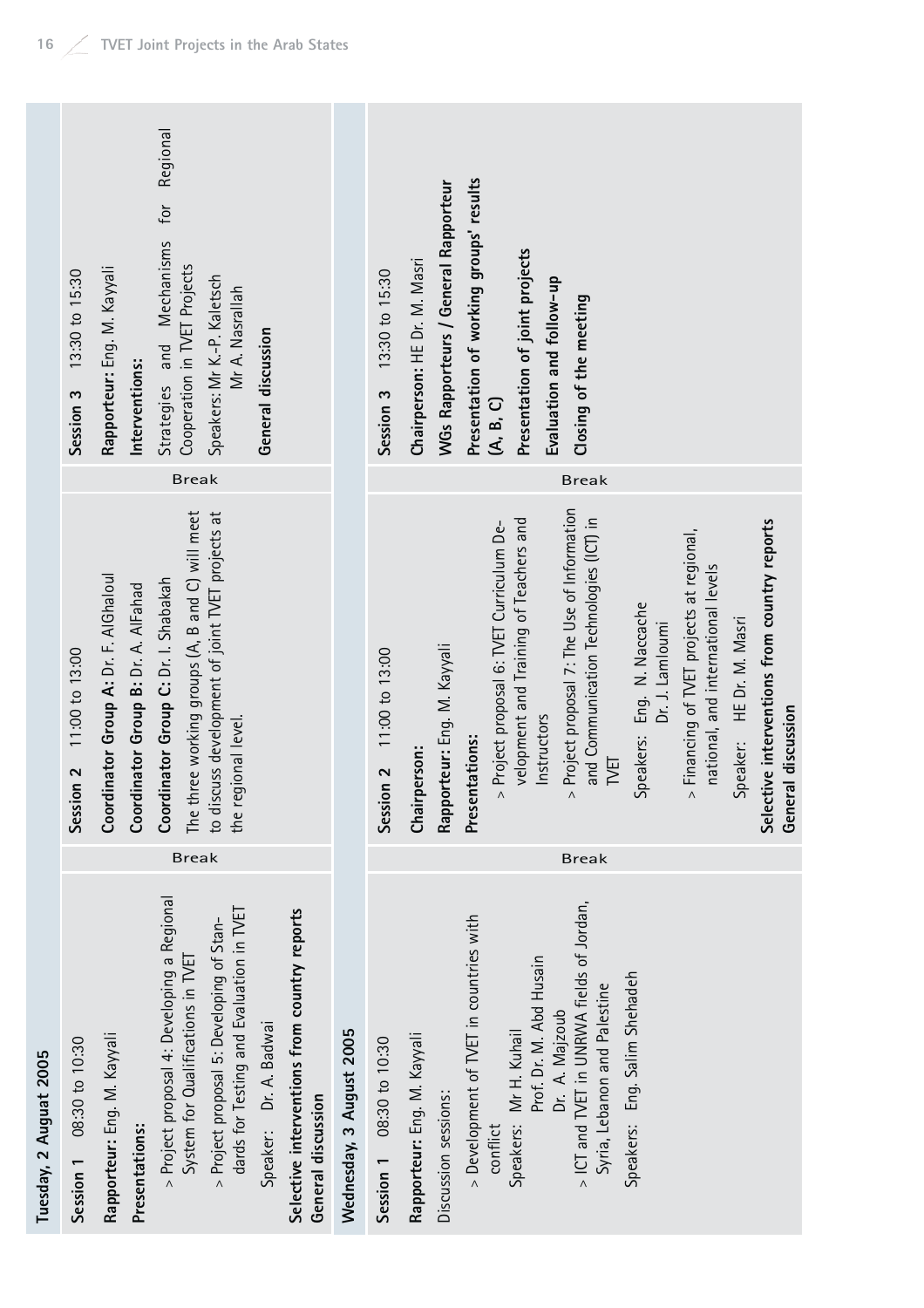| 115            |
|----------------|
| c              |
| ᡴᠦ             |
| ⊆              |
| ٠              |
| ۴<br>J         |
| ٠              |
| t              |
| Ф              |
| ௨              |
| ┶              |
| 0              |
| 55             |
|                |
| ٠.             |
|                |
|                |
| н. н<br>٠<br>۰ |
|                |

|                          | الإسم<br>Name                                     | الأردن | د. منذر المصري<br>HE Dr. Munther Masri                                        | Eng. Hisham Rawashdeh<br>المهندس هشام رواشدة                                   | Eng. Munther Kayyali<br>آمهندس ولند أآبائها                                                      | Ms Nahida ElSayis<br>السيدة ناهدة السايس                                                                   | h<br>an acide ID Le<br>، ئىسة                                                                                   |
|--------------------------|---------------------------------------------------|--------|-------------------------------------------------------------------------------|--------------------------------------------------------------------------------|--------------------------------------------------------------------------------------------------|------------------------------------------------------------------------------------------------------------|-----------------------------------------------------------------------------------------------------------------|
|                          | الوظيفة<br>Position/Institution   العفوان البريدي |        | رئيس العركز الوطني لتندبة الموارد البثىربة<br>President, NCHRD                | Assistant DG, VTC<br>مساعة المدير العام، مؤيسية التدريب الصهيب                 | مدير المشاربع، المركز الوطني لتنمية الموارد البشربة<br>Project Director, National Centre for HRD | University<br>مستشارة رئيس الجامعة ، جامعة البلقاء التطبيقية- السلط<br>President consultant, Balqa Applied | ، تُسبة قسم الاقتصاد المنز 1 / ادا، ة التعليم المعنى                                                            |
|                          | Mail Address   التيفون/ فاكس                      |        | <b>POINTS THING THE TOOD THING CO.</b><br>$190x$ 560 - Jubaiha - 11941<br>P.O | ص.ب 925837 عمان<br>P.O.Box 925837                                              | <b>POINTS THEFF - THOOD TO A STORY</b><br>Jordan<br>P.O.Box 560- Jubaiha, 11941                  | ص ب 1210312<br>P.O.Box 940313, 1194 Amman<br>1194 مىن                                                      | اسم 1 آزاد السلام 1 آزاد 1 آباد 1 آباد 1 آباد 1 آباد 1 آباد 1 آباد 1 آباد 1 آباد 1 آباد 1 آباد 1 آبا<br>رياضية. |
|                          |                                                   |        | فاکس : 5340356<br>Fax. 5340356<br>5331451 : Lebres<br>Tel.5331451             | <b>5820351</b> : 5820351<br>Tel.0795293604<br>ملتف: 0795293604<br>Fax. 5830351 | فاکس : 5340356<br>Fax. 5340356<br>5331451 : L<br>Tel. 5331451                                    | فاکس : 053332730 05<br>Tel. 05532519<br>Fax. 053532730<br>O53532519 : 4                                    | مانف: 0777862255                                                                                                |
| II: List of Participants | .Tel./Fax. البريد الالكتروني<br>e-mail            | Jordan | mmasri@nchrd.gov.jo                                                           | hrawashdeh@hotmail.com                                                         | mkayyali@nchrd.gov.jo                                                                            | etteojw@bau.edu.jo                                                                                         | Abeer56@arabia.com                                                                                              |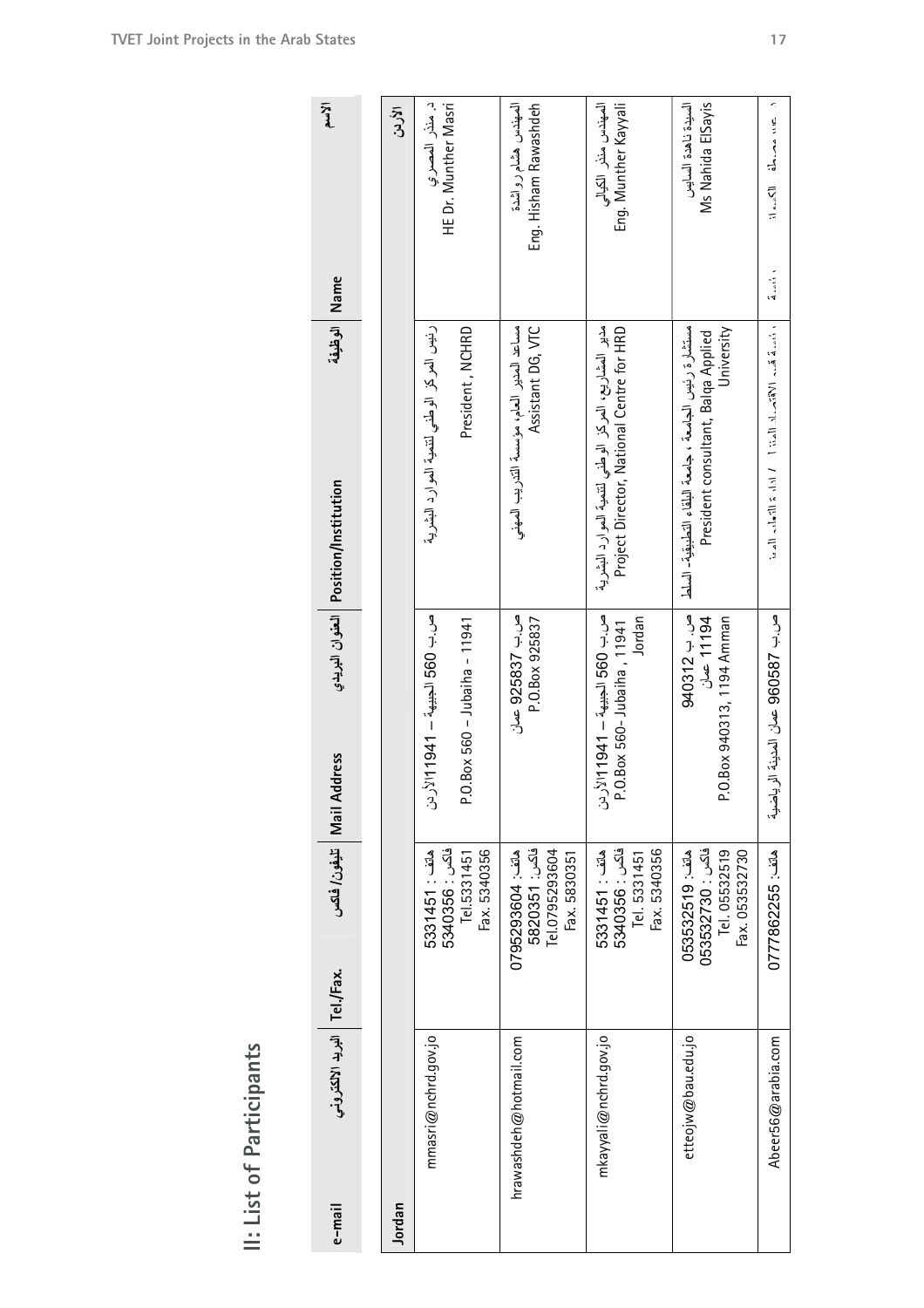| المسعودية                                                                    |                                                                                                    |                                                                                                          |                                                                               | Saudi Arabia                                     |
|------------------------------------------------------------------------------|----------------------------------------------------------------------------------------------------|----------------------------------------------------------------------------------------------------------|-------------------------------------------------------------------------------|--------------------------------------------------|
| د. الجيلاني اللعلومي<br>Dr. Jilani Lamloumi                                  | مدبر المدرسة الطيا للعلوم والنقنبات بتونس<br>Director, ESSTT-Tunis                                 | 5 شار ع ڪه حسن 1008 تونس<br>5 Taha Hasan Street 1008                                                     | فاكس: 16611391166<br>Fax.21671391166<br>ملتف: 21671392591<br>Tel. 21671392591 | jilani.lamloumi@esstt.rnu.tn                     |
| تىم<br>كەنسى                                                                 |                                                                                                    |                                                                                                          |                                                                               | Tounis                                           |
|                                                                              |                                                                                                    |                                                                                                          | Tel. 97317680098<br>Fax.97317680155                                           |                                                  |
| Eng. Hassan Mobarak<br>المهندس حسن مبارك صليبيخ                              | رئيس التعليم الثانوي الصناعي، وزارة التربية والتعليم<br>Chief, Secondary Industrial Education, MOE | ص ب 305 – المنامة – البحرين / وزارة<br>P.O.Box 336, Manama, Bahrain<br>أتتربيبة والتعليع                 | فاكس: 17680155-9731<br>ماتف: 7317680098 / 731                                 | hsalehm@batelco.com.bh<br>hsalehm@bahrain.gov.bh |
| آبدرين                                                                       |                                                                                                    |                                                                                                          |                                                                               | Bahrain                                          |
|                                                                              |                                                                                                    |                                                                                                          | Fax. 5333895<br>Tel. 5331451                                                  |                                                  |
| السيدة بر ندا كو ك<br>Ms Brenda Cooke<br>مستثنار ة، كليات المجتمع الكندية    | مستشار ة، كليات المجتمع الكندية<br>Consultant of TVET, ACCC - Canada                               | صن ب 560 الجبیهة / 1941 الأردن<br>P.O.Box 560 Jubaiha- 11941 Jordan                                      | <b>5333895</b> : 5833885<br>ماتف : 5341451                                    | bcook@ntl.sympatico.ca                           |
| منسق المشاريع ، وزارة التخطيط والتعاون<br>آھي۔<br>پا                         |                                                                                                    | P.O.Box 555-1118 Amman                                                                                   | Tel. 4644466                                                                  |                                                  |
| السبية إيوا هيم مصمد العابة<br>Mr Ibrahim AlAabid                            | منسق المشاريع ، وزارة التخطيط والتعاون الدولي<br>Projects coordinator, MOP                         | ص ب 555 ، 1118 عمان                                                                                      | فاكس:<br>4644466 : 06                                                         | abbadidIs@hotmail.com                            |
| $\bar{A}$<br>مديرة الدراسات والتخطيط، وزارة التعليم<br>Dr. Ibtisam AIMahasna | of higher education<br>Head of researches and planning / ministry                                  | والبحث العلمي<br>عمان – الجبيهة ، وزارة التعليم العالمي<br>Amman-Jubaiha-ministry of<br>higher education | فاکس: 5997616<br>Fax.5997616<br>Tel.5347671                                   | @yahoo.com                                       |
| Dr. Abeer Kiswani                                                            | Education, MOE                                                                                     |                                                                                                          | Tel. 0777862255                                                               |                                                  |
| قسم الاقتصاد العنزلي / إدارة التعليم                                         | والانتاج / وزارة التربية والتعليم<br>Head of Home Economy Dept. Vocational                         | P.O.Box 960587 /Amman                                                                                    | فاكس:                                                                         |                                                  |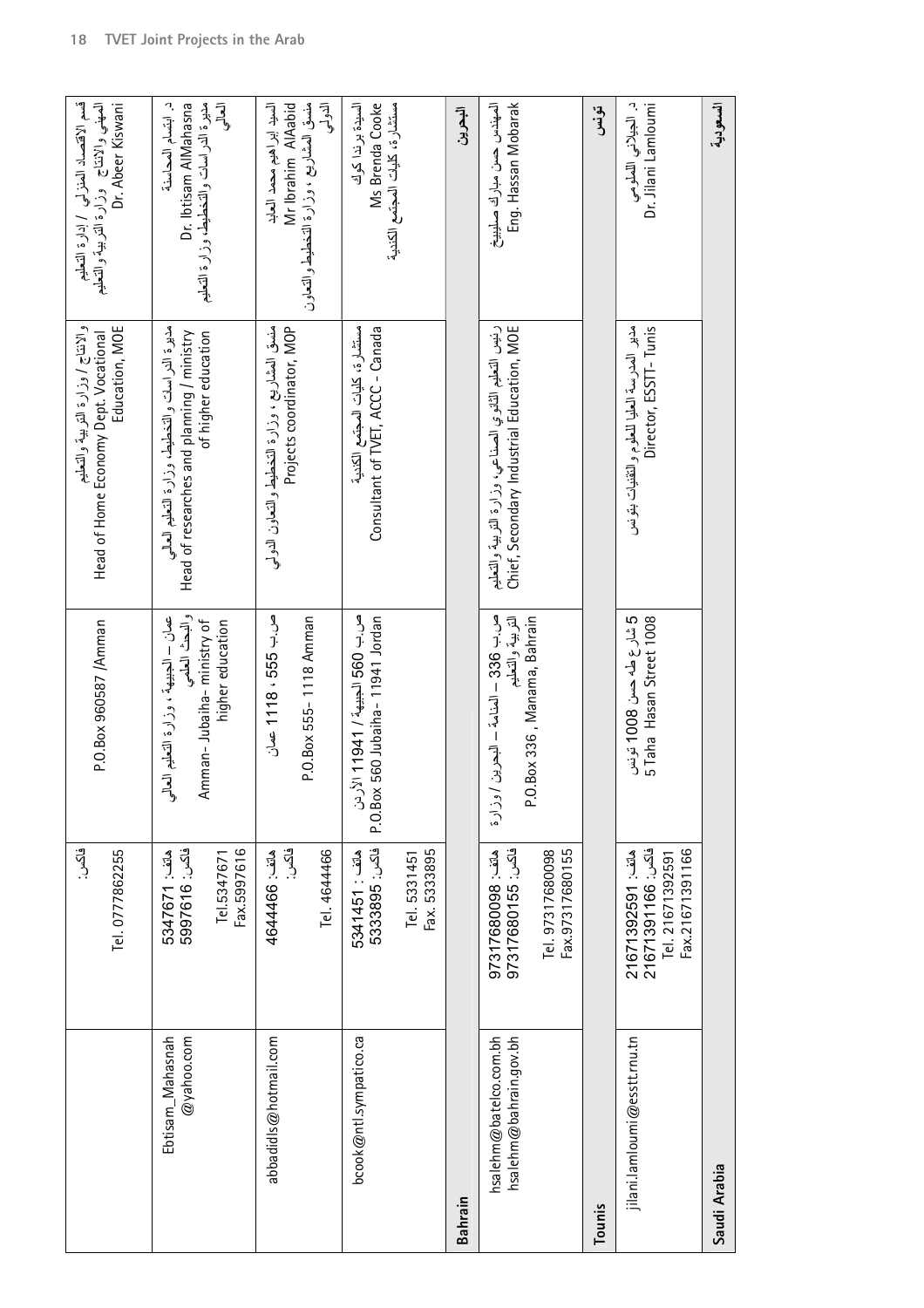| د. محمود شاکر عبد الحسین<br>Dr. Mohammad AbdHussein<br>العراق                                                                               | رئيس هيئة التعليم التقني، وزارة التعليم الحالي<br>education and scientific research<br>President, Technical Education<br>Foundation, ministry of higher                                                               | إنقلاق المقاسل المستقل المستقلة المستقل المقاسين المستقل المستقل المستقلة المستقل المستقل والمستقلة المستقلة المستقلة<br>Department, Nagleyat street<br>Baghdad, AIMansour, Technical Education         | فأكس<br>5376771: L<br>Tel. 5376771                                             | Foundation_techedu<br>$@$ yahoo.com<br>raq |
|---------------------------------------------------------------------------------------------------------------------------------------------|-----------------------------------------------------------------------------------------------------------------------------------------------------------------------------------------------------------------------|---------------------------------------------------------------------------------------------------------------------------------------------------------------------------------------------------------|--------------------------------------------------------------------------------|--------------------------------------------|
|                                                                                                                                             |                                                                                                                                                                                                                       |                                                                                                                                                                                                         |                                                                                |                                            |
| به المهام المسلم السلم المسلم المسلم المسلم المسلم المسلم المسلم المسلم المسلم المسلم المسلم المسلم ا<br>Mohammad<br>Dr. AlSheikh AlMajzoub | رئيس هيئة التعليم التقني، وزارة التعليم العالمي<br>research<br>President, Technical Education Authority,<br>ministry of higher education and scientific                                                               | ص ب 1981 – الترطن<br>P.O.Box 2081 Kartoum                                                                                                                                                               | فاكس: 24983779973<br>Tel.24983774407<br>Fax.24983779973<br>ماتف : 200477769872 | eemagzoub@hotmail.com                      |
| اتسودان                                                                                                                                     |                                                                                                                                                                                                                       |                                                                                                                                                                                                         |                                                                                | Sudan                                      |
| Mr Issam Sheikh Oughli<br>مدير تطوير القوى العاملة<br>آسڊ عصلہ ٽينج أوغل                                                                    | مدير تطوير القوى العاملة، هيئة تخطيط النولة<br>Planning authority<br>Director, Workforce Development, State of                                                                                                        | دمشق – سورية ، شار ع بدر<br>Demascus, Sirya, Bader street                                                                                                                                               | <b>5161032</b> : 5161<br>Tel.5161032<br>Fax. 5161032<br>ملتف: 5161032          | Spciso2@scs-net.org                        |
| ر پور آوندار آمریکا<br>Dr. Fouad AlGhaloul                                                                                                  | معاون وزير التزبية لتنطيع الصهني والتقني وزارة<br>Education, MOE<br>إنتركيلا كلام أوالله والمجال والمجال والمجال والمجال والمجال والمجال والمجال والمجال والمجال والمجال<br>Deputy Minister, Technical and vocational | White bridge, MOE<br>الجسر الأبيض وزارة القربية                                                                                                                                                         | فاكس: 3313252<br>Tel. 114464270<br>Fax. 3313252<br>ماتف: 114464270 1           | F.ghaloul@moil.sy                          |
| سورية.                                                                                                                                      |                                                                                                                                                                                                                       |                                                                                                                                                                                                         |                                                                                | Sirya                                      |
| د. أحمد الفهيد<br>Dr. Ahmad AlFahad<br>بار آماد آماد آباد آباد<br>ر<br>بار<br>م                                                             | <b>والسلام السابعة</b><br>مدبر عام التعاون الدولي المؤسسة العامة للتعليم الفني<br>GOTEVOT<br>General Director, International Cooperation,                                                                             | Rayan - Riyadh KSA<br>ا היה לינדי לא הני הרבי החיים המשתמשי לא הוא היה לא הוא היה לא הוא היה היה לא היה היה היה היה היה הי<br>الرياض – المعلكة العربية السعودية<br>United nation street, Baridat Hay Al | فاكس: 96612087243<br>ملتف: 06612087370<br>Tel. 96612087370<br>Fax.96612087243  | Alfahaid@gotevot.edu.sa                    |
| د. صالح العمرو<br>Dr. Saleh Al-Amro                                                                                                         | نائب المحافظ للتطوير ، المؤسسة العامة للتعليم الفني<br>والمجلس المتوالي المستوالية<br>Deputy Governer for Development, GOTEVOT                                                                                        | مر.ب 11410 1410 الرياض<br>o.box 2287, 11416 Riyadh                                                                                                                                                      | فاكس: 96614039722<br>Tel. 96614036255<br>Fax.96614039722<br>ملتف: 06614026255  | salamr@gotevot.edu.sa                      |

Sudan

Iraq

Sirya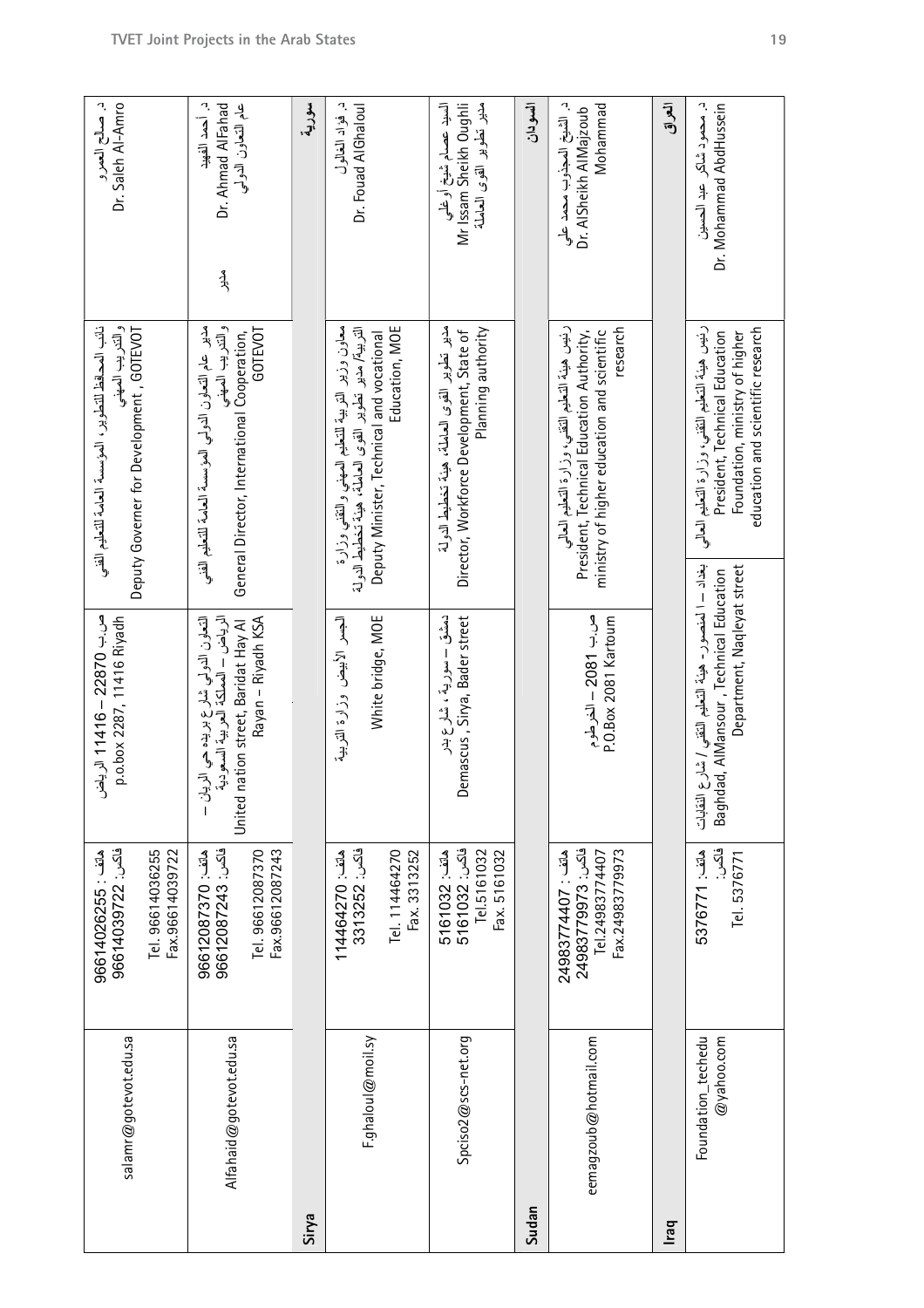|         |                                           | فاكس:<br>Alia : 0815381591                     | بداد 15 م 1945 / 1947 / 1944 / 1944 / 1944 / 1944 / 1944 / 1944                                              | Expert, Vocational Education, MOE<br>التعليم الصهنى، وزارة التربية                                                                               | Mr Rida Mahdi Bagir<br>السبذ رضا مهدي باقر               |
|---------|-------------------------------------------|------------------------------------------------|--------------------------------------------------------------------------------------------------------------|--------------------------------------------------------------------------------------------------------------------------------------------------|----------------------------------------------------------|
|         |                                           | Tel. 7901538189                                | Baghdad, MOE/Vocational Education                                                                            |                                                                                                                                                  |                                                          |
| Kuwait  |                                           |                                                |                                                                                                              |                                                                                                                                                  | آلا<br>أن                                                |
|         |                                           | <b>52528915</b> : 52528915<br>ملتف: 375103     | P.O.Box 23167 Safat, Kuwait<br>ص ب 23167 الصفاة الكويت                                                       | مديرة المكتب الفنى، الهيئة العامة للتعليم<br>Director of Technical Office, GAAET                                                                 | د. جمان عبد المنعم أحمد<br>Dr. Juman Ahmad               |
|         |                                           | Fax. 52528915<br>Tel. 9375103                  |                                                                                                              |                                                                                                                                                  |                                                          |
| Oman    |                                           |                                                |                                                                                                              |                                                                                                                                                  | سلطنة عصان                                               |
|         | K_Alsaadi@hotmail.com                     | فاكس: 04013740 00968248<br>ماتف: 0096299386162 | ص ب 895 – 113 مسقط/ سلطنة عمان                                                                               | به كانوا و كليلة التقليبية التقليبية و التقليبية و التقليبية و التقليبية و التقليبية و التقليبية و ا<br>مدير دائرة المتابعة، وزارة القوى العاملة | السبه خميس بن راشد السعدي<br>Mr Khamis bin Rashed AlSadi |
|         |                                           | Tel 0096299386162<br>Fax.0096824813740         | P.O.Box 895 - 113 Masqat, Oman                                                                               | of workforce<br>Director, Follow up section, Ministry                                                                                            |                                                          |
| Lebanon |                                           |                                                |                                                                                                              |                                                                                                                                                  | Ę.                                                       |
|         | naccache1@terra.net.lb<br>bnn@dm.net.b    | فاكس: 16910811691<br>9613605743 : Lilla        | المدينة المهنية – الدكوانة – العتن الشمالي- لبنان<br>AlShamali, Lebanon<br>Vocational City, Dekwaneh, AIMetn | مدير المعهد الفني الصناعي العالي – الذكوانة<br>Director, IT IS-Dekwaneh                                                                          | Eng. Nabil Naccache<br>آله من نبيل نقاش                  |
|         |                                           | Tel 9613605743<br>Fax.9611691081               |                                                                                                              |                                                                                                                                                  |                                                          |
| Egypt   |                                           |                                                |                                                                                                              |                                                                                                                                                  | $\tilde{\mathcal{J}}$                                    |
|         | ishabaka@hotmail.com<br>ishabaka@emoe.org | فاكس: 20122125446<br>ماتف : 2027924837         | <b>のりついばイナーラッキュウーラ</b>                                                                                       | وكيل أول ورنيس قطاع التعليم الفني، مصر                                                                                                           | د إبراهيم شبكة<br>Dr. Ibrahim Shabakha                   |
|         |                                           | Fax.20122125446<br>Tel. 2027924837             | Yathrib street, EIMohandeseen, Dokki<br>$\sigma$                                                             | وكميل أول ورنيس قطاع التعليم الفني،<br>Technical Education, MOE<br>Senior Sec.General and Sector Chief,                                          |                                                          |
|         | abubakrb@maktoob.com                      | فاكس: 7625924<br>ملتف: 5727159072              | 17 Ard AlEmamain Street, AlThahir, 11271<br>11271                                                            | مستثنار التذريب المهني وتنمية الموارد<br>البشرية – القاهرة                                                                                       | د اُبو بکر بدوي<br>Dr. Abou Baker Badawi                 |
|         |                                           | Tel.5907271                                    |                                                                                                              | Advient TVFT - Hilman Recollector                                                                                                                |                                                          |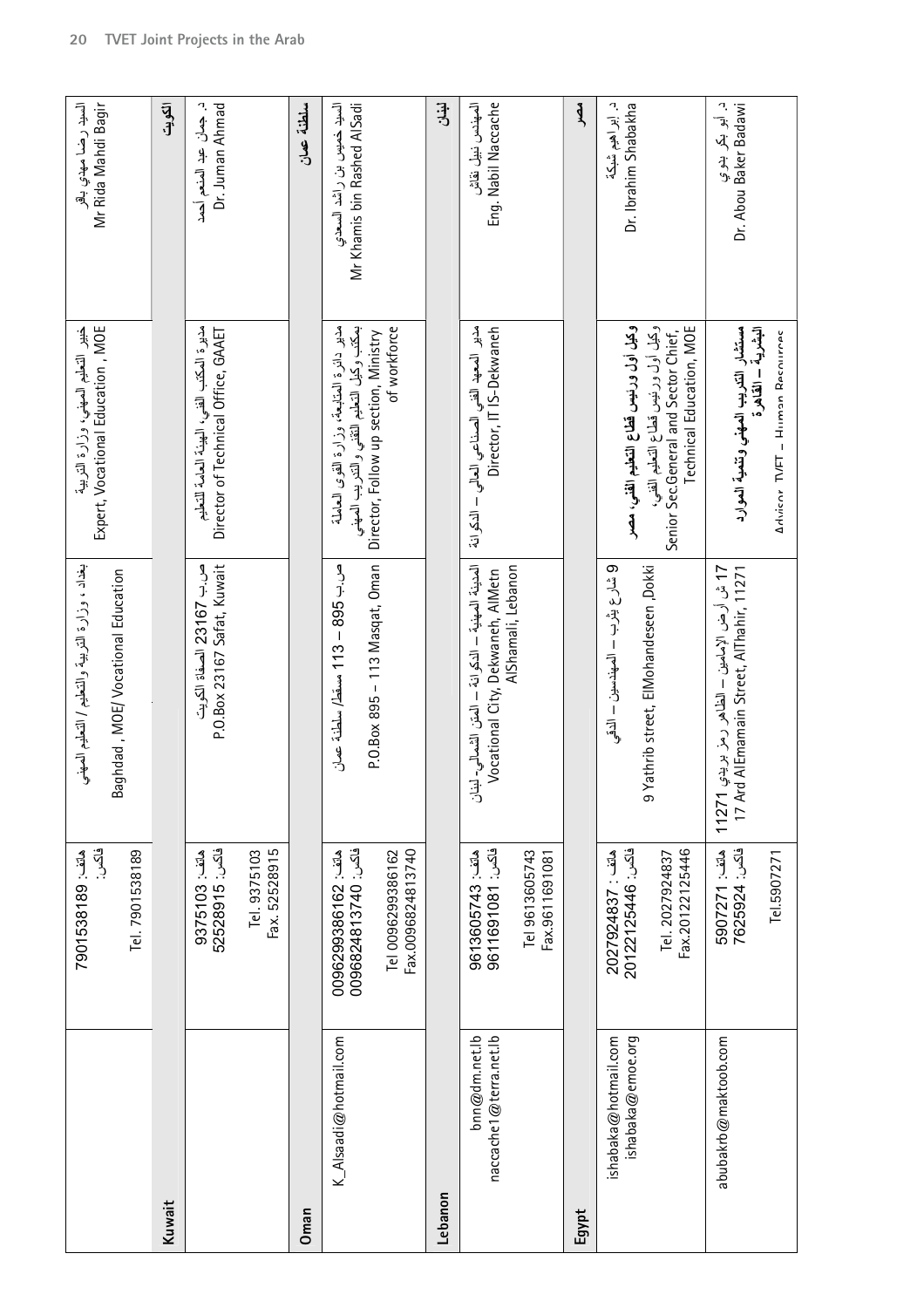| Alakil27@yahoo.com<br>ebellarbi@hotmail.com   | فاكس: 11406/1773<br>Fax.37711406<br>فاكس: 1406300 009671<br>Fax.7625924<br>Tel .37711407<br>هاتف: 1407/1407<br>ماتف: 009671406296 | يشرح الجيش المهاجها والأسلام المجانب المهاجم والأسابق<br>AlErfan city, Rabat, Moroco<br>صنعاء- شارع بغداد<br>Sanaa - Baghdad street | إليام أنواب المستور أبقيه أستطيع المستور المستور والمستور والمستور والمستور والمستور والمستور والمست<br>بائرباط<br>مدير الصفران للمعلولا لأسطيل التقليب التقليب<br>Director, ENSET-Rabat<br>Development (HRD) | د. آلمعربي بالعربي<br>Dr. Larbi Belarabi<br>العثرب<br>آلموش<br>Eng. Abdel Wahab AlAkel<br>إملاق أسلام أسلام أسلام أسلام أسلام أسلام أسلام أسلام أسلام أسلام أسلام أسلام أسلام أسلام أسلام أسلام |
|-----------------------------------------------|-----------------------------------------------------------------------------------------------------------------------------------|-------------------------------------------------------------------------------------------------------------------------------------|---------------------------------------------------------------------------------------------------------------------------------------------------------------------------------------------------------------|-------------------------------------------------------------------------------------------------------------------------------------------------------------------------------------------------|
| Alarif55@maktoob.com<br>Palestinian Authority | Tel.009671406296<br>فاكس: 1406300 009671<br>Tel.009671406296<br>Fax.009671406300<br>Fax.009671406300<br>ماتف: 009671406296        | Sanaa - Baghdad street<br>صنعاء- شارع بغداد                                                                                         | education and vocational training<br>آهيتي<br>training<br>مسلتلدار , وزارة التعليم الفني والتربيب<br>Technical Adviser, Ministry of<br>Deputy Minister ministry of<br>Technical education and vocational      | السبذ ععر العريفي<br>Mr Omar AlOreifi<br>السلطة القلسطينية                                                                                                                                      |
| hkuhail@mohe.gov.ps                           | فاكس: 97022987832<br>Tel.97022982612<br>Fax.97022987832<br>ماتف: 022982612                                                        | مر. ب 505 1 1500 – ر ام الله فسه العندفة الغزبية<br>p.o.Box.1505, RamAllah, Westbak                                                 | وكنيل وزارة التربية والتعليم العالي<br>Deputy Minister, Ministry of<br>Education and Higher Education                                                                                                         | Mr Hisham Kuhail<br>المهندس هشام كحيل                                                                                                                                                           |
| szaroo@gamil.com                              | فاکس: 022982817<br>Tel. 022982800<br>ماتف: 02882800<br>Fax.022982817                                                              | ص ب 747 – الضفة الغربية<br>P.O.Box 247, Westbank                                                                                    | ديد في التقويم التقريب المسلم التقريب المسلم المسلم المسلم المسلم المسلم المسلم المسلم المسلم المسلم<br>, Ministry of Labour<br>Director General, Vocational Training                                         | د. صلاح الزرو التعبيمي<br>Dr. Salah AlZaroo                                                                                                                                                     |
|                                               |                                                                                                                                   |                                                                                                                                     |                                                                                                                                                                                                               | آخرتسكو                                                                                                                                                                                         |
| s.sulieman@unesco.org                         | 96118248541<br>۰J<br>9611850013/4/5                                                                                               | مات - 27 245 بيروت / آبڊان<br>ما<br>P.O.Box 5422 Beirut                                                                             | اليونسكو –بيروت<br>اختصاصي التطيع التقني والمهنيء مكتب                                                                                                                                                        | Mr Sulieman Sulieman<br>السيد سليمان عواد سليمان                                                                                                                                                |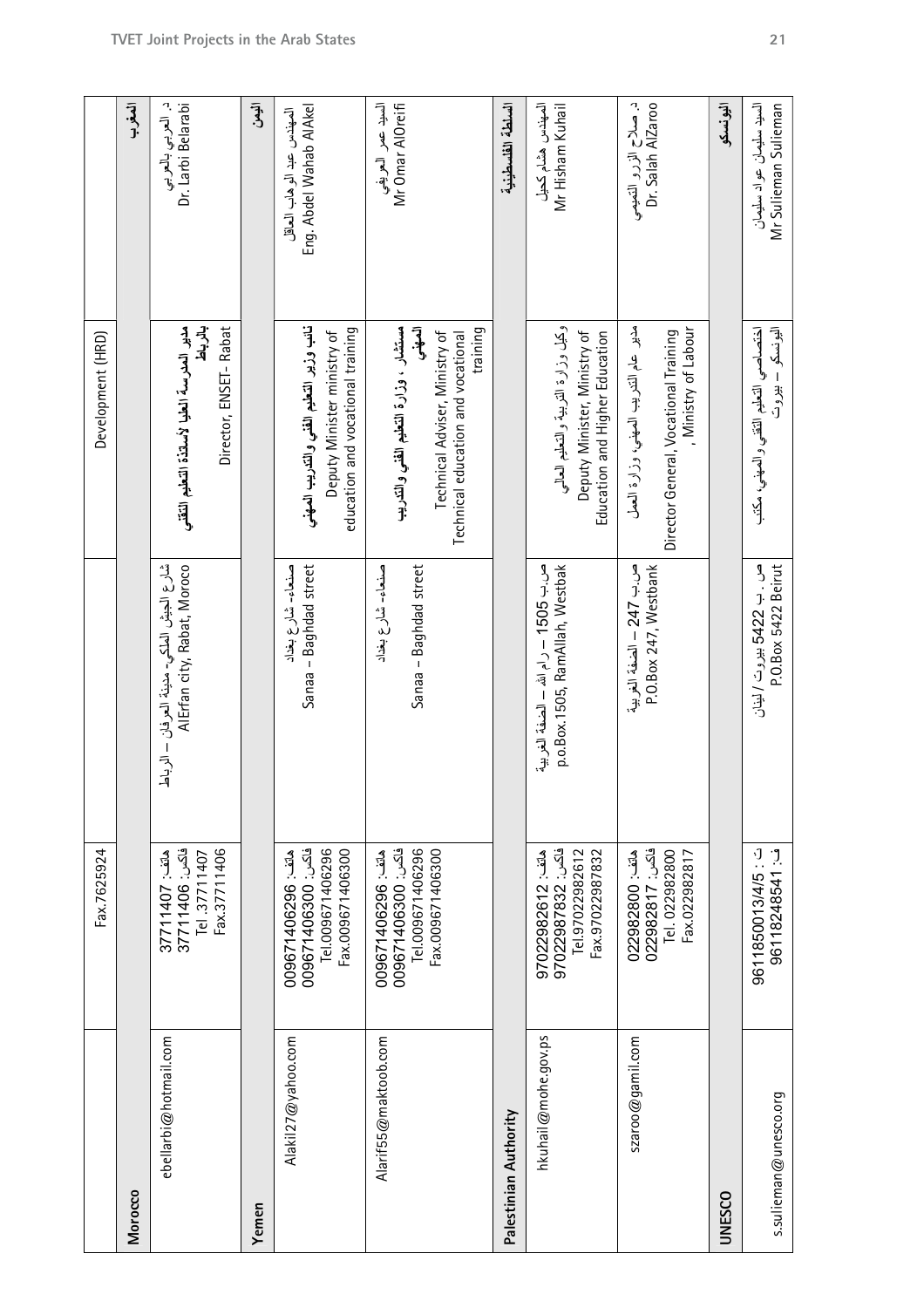| k.veal@unevocunesco.org | Tel: 9611850013/4/5<br>Fax. 9611824854                                       | Lebanon                                                                       | Beirut<br>Programme Specialist, UNESCO-                                                                                                                           |                                                     |
|-------------------------|------------------------------------------------------------------------------|-------------------------------------------------------------------------------|-------------------------------------------------------------------------------------------------------------------------------------------------------------------|-----------------------------------------------------|
|                         | فاكس<br>A92282433711 : 11<br>Tel. 492282433711                               | Gorrestrasse 15, Bonn, Germany                                                | والتدبيب التقفي والمصفي التقديس<br>TVET-Bonn<br>مستشارة برامج، المركز النولي للتعليم<br>Consultant, International Centre for                                      | الأنسة كارينا فيل<br>Ms Karina Veal                 |
|                         | فاكس: 44867644-974<br>Fax.97448676440<br>ماتف: 1071867707<br>Tel. 9744867707 | P.O.Box 3945 Doha, Qatar                                                      | Doha<br>مساعدة برامج، مكتب اليونسكو – الدوحة<br>Programme Assistant , UNESCO -                                                                                    | آسٽيٽو آئيسٽر جلد آهيٽو آهيو<br>Ms Taysir AbdelAziz |
|                         |                                                                              |                                                                               |                                                                                                                                                                   | ألانروا                                             |
|                         | فاكس: 5808289<br>Tel. 5808249<br>Fax.580289<br>ماتف: 5808249                 | p.o.box 140157 Amman 11814 Jordan                                             | - أَفَلَامِ الْمَسْتَقَامِينَ الْمُسْتَقَامِينَ الْمُسْتَقَامِينَ الْمُسْتَقَامَةِ الْمُسْتَقَامَةِ ا<br>عصّلن<br>Chief, TVET, UNRWA HQ-Amman                     | الصهندس يسليع تسمادة<br>Eng. Salim Shehadeh         |
|                         | Tel.5856112<br>5856112: Like                                                 | مر. ب 118147 ، 11814 مملن – الأردن<br>11814 Amman<br>Jordan<br>P.O.Box 140157 | مدبر کلار از به ایران کو استقرار کار استقرار در استقرار استقرار در استقرار در استقرار در استقرار استقرار استقر<br>Training Centre<br>Head, Wadi Alsair Vocational | السيد صبحي خميس سلامة<br>Mr Sobhi Khamis Slame      |
|                         | GTZ (German Agency for Technical Cooperation)                                |                                                                               |                                                                                                                                                                   | الوكالة الألمانية للتعاون الفني                     |
|                         | فاكس: 892436<br>Fax.892436<br>Tel. 892532<br>Alia : 325532                   | LLERBACHWEG 5, 57319 BERLEBURG<br>₹                                           | وسنتشار [11] المحاسب المعاشي المستقبل<br>Consultant, GTZ, Germany                                                                                                 | السبد كلاوس كالبتش<br>Mr Klaus Kaletsch             |
|                         |                                                                              |                                                                               |                                                                                                                                                                   | الاتحاد الأوروبي / مشروع إجادة                      |
| Ali.nasrallah@ejada.jo  | فاكس: 5657939<br>Fax.5657939<br>Tel. 077783040<br>هاتف: 0040304770           | ص ب 380 الجبيهة<br>P.O.Box 586-Jubaiha                                        | مستثنار التدريب وتنعية الموارد المتثرية –<br>لار.<br>وگ<br>Adviser, TVET-HRD, Amman                                                                               | العهندس علي نصر الله<br>Mr Ali Nasrallah            |
|                         | Japan International Corporation Agency (JICA)                                |                                                                               |                                                                                                                                                                   | الوكالة اليابانية للتعاون الدولي                    |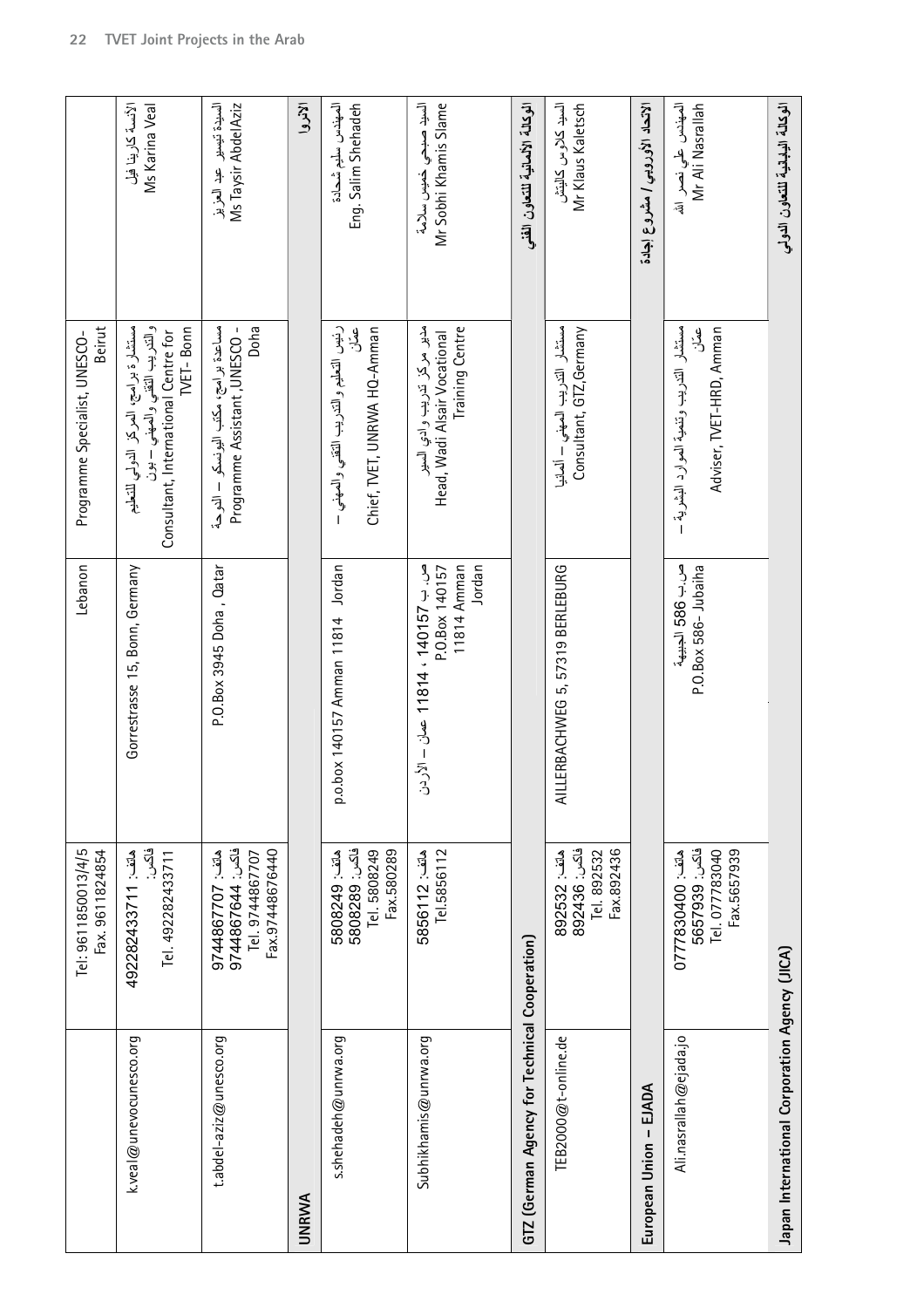| Mr Takomara Yochosaya<br>السبذ تاكومارا يوشوماسا                        | Mr Adel Zraikat<br>السبذ عادل زريقات                  | العركز العربي لتنمية العوارد البشرية        | د. رمضان السنوسي<br>Dr. Ramadan AlSanousi                                                                                                   | Mr Ahamad Mustafa Abdullah<br>المهندس أحمد مصطفى عبد الله       |
|-------------------------------------------------------------------------|-------------------------------------------------------|---------------------------------------------|---------------------------------------------------------------------------------------------------------------------------------------------|-----------------------------------------------------------------|
| مساعد الممثل المقيم، الأردن<br>Jordan<br>Resident Representative, JICA- | Programme Officer, JICA- Jordan<br>منسق برامج، الأردن |                                             | Director, ACHRD-Tripoli<br>حدير العربي التدبية السرائية العوارد البشرية العربي ( 1140 - 1140 م) exertion xoation al ASO 1768 17<br>. طرابقس | Capacity Building of SME-Amman<br>Coordinator, Arab Project for |
|                                                                         |                                                       |                                             |                                                                                                                                             | 11910 عىلن<br>11910 Amman<br>P.O.Box 1543                       |
|                                                                         |                                                       |                                             | فاكس: 18214449984<br>Tel.218213333044<br>Fax.218214449984<br>218213333044 : bile                                                            | فاکس: 65348950<br>Fax.65348950<br>B5348950: 0<br>Tel. 65348590  |
|                                                                         |                                                       | Arab Centre for Human Resources Development | info@achrd.org                                                                                                                              | a_mustafa.jo                                                    |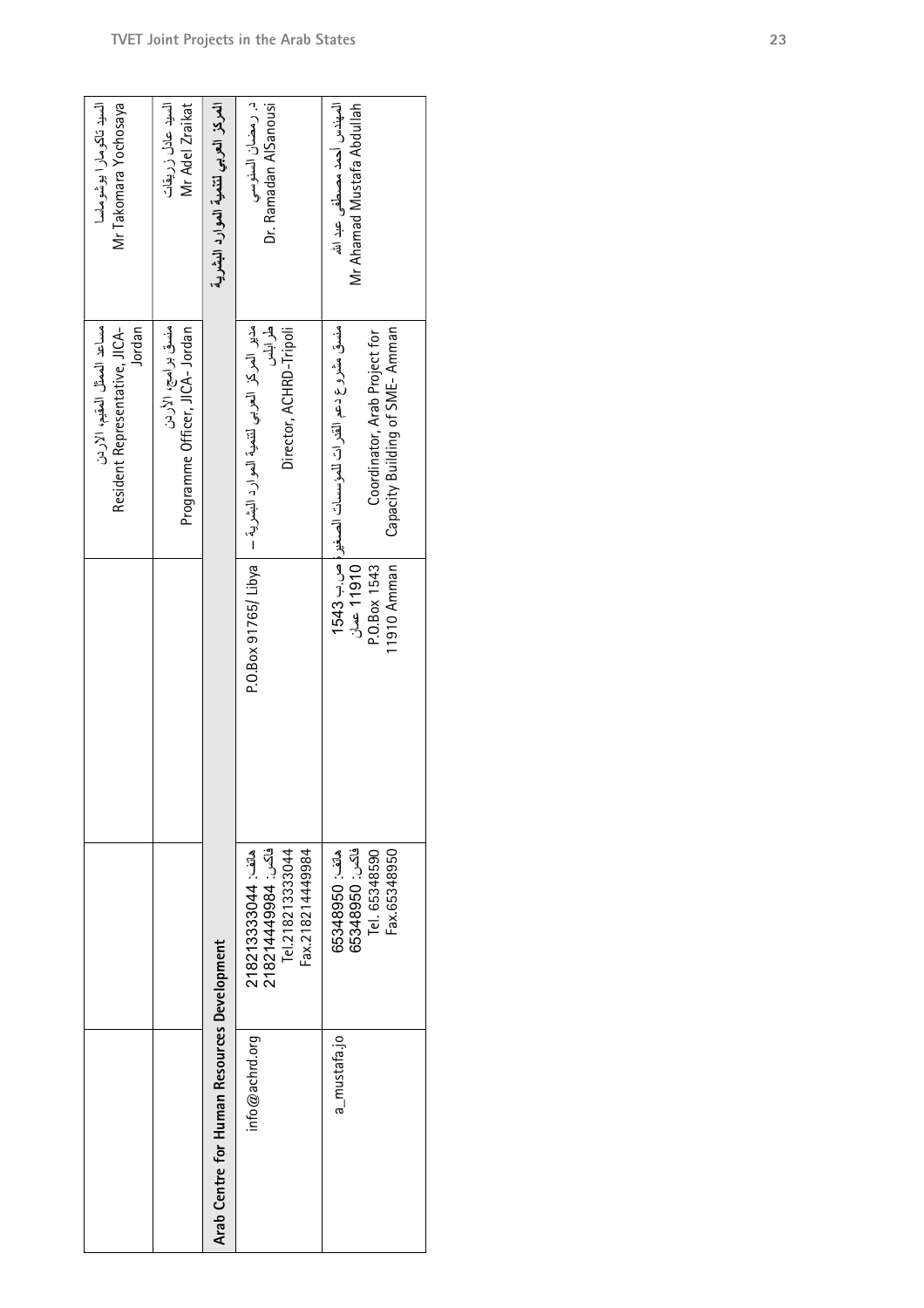## **III: Country Reports, Papers and Concept Papers Presented in the Meeting**

In addition to the discussions which took place around the meeting regional proposals (available in full detail on NCHRD and UNESCO websites: (www.nchrd.gov.jo; www.unevoc.unesco.org/arabstates.) the following documents were available in soft copies and some in hard copies at the conference, either as country reports, presentations or papers prepared by different agencies:

- > Tunisia: Country report:
- > Yemen: Country report: Yemen, Sustainable Human Resources Development in Yemen, Framework for country report, ICDL project, Private sector participation. TVET Strategic Development Plan in Yemen.
- > Bahrain: The results of the Vocational contests among industrial education students in secondary level. TVET Towards Excellent Technical and Vocational Education, papers and models. Paper on The way to the Labour Market in Bahrain. A paper on Skills for Work in Bahrain.
- > Oman: Country report.
- > Iraq: Country report.
- > Syria: Country report
- > ILO- Arab Centre for Human Resources Development: A report on Small and Medium Size Enterprises development, An Arab cooperation Project.
- > Saudi Arabia: papers on The Development of Instructional materials and teachers training programs. Developing of Guidelines for Regional Arab Qualification framework.
- > EJADA: A paper on an overview of the EJADA project and major achievements.
- > UNRWA: A paper on TVET The use of ICT in TVET.
- > ACCC-Canada: a paper on quality Assurance and prospects of future regional cooperation.
- > GTZ: A presentation on Strategies and Mechanisms for Regional Cooperation in TVET Projects.
- > Palestine, Sudan and Iraq: Presentation on Development of TVET in countries with conflict.
- > Jordan: A presentation on Financing of TVET on National, Regional and International levels.

## **IV: English summaries of Meeting Project Proposals**

available on the web www.unevoc.unesco.org